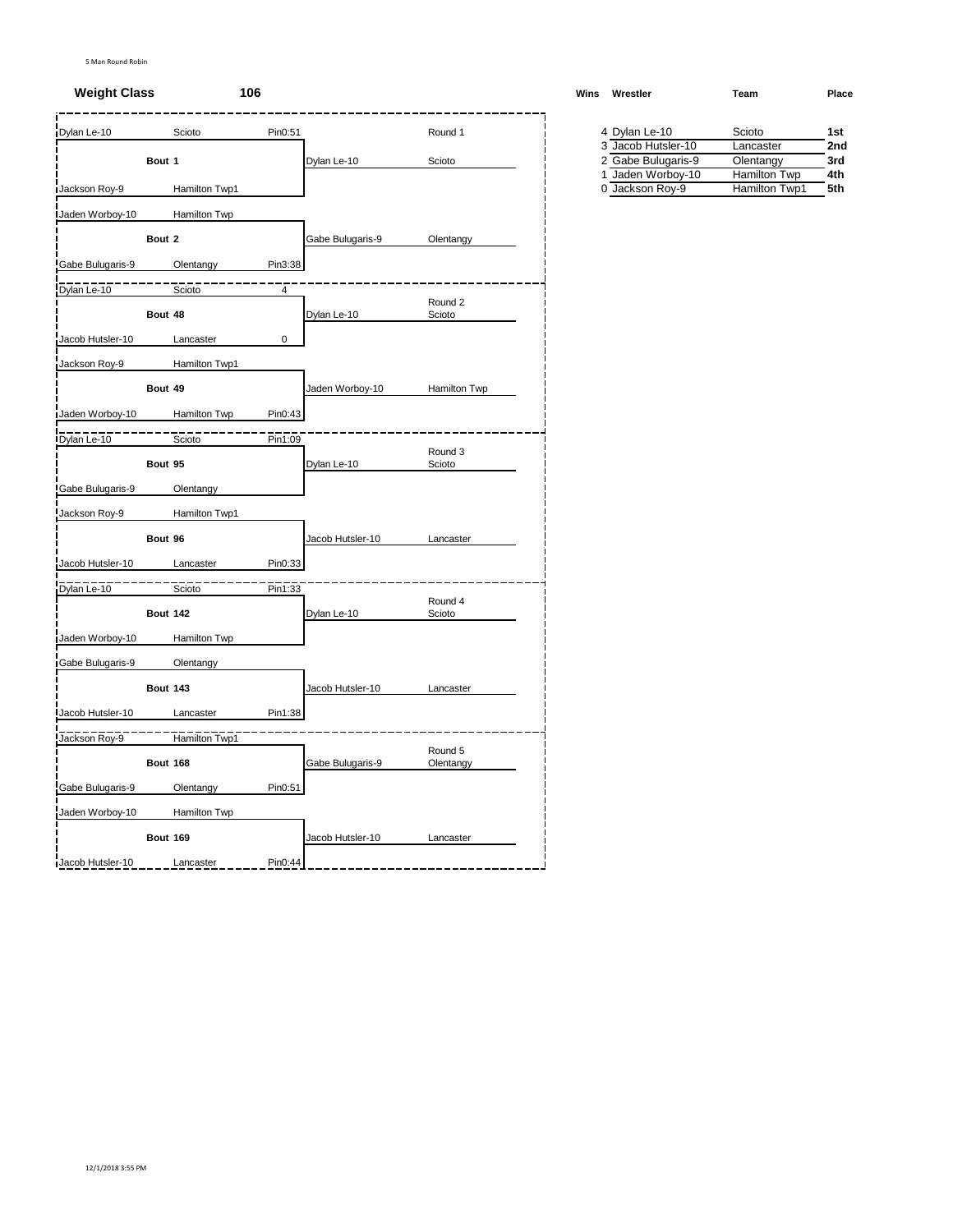# **Weight Class 113**

| Logan Agin-11     | Lancaster   | Pin0:52 |                   | Round 1              |  | 3 Logan Agin-11 |                                          | Lancaster             |
|-------------------|-------------|---------|-------------------|----------------------|--|-----------------|------------------------------------------|-----------------------|
| Bout 3            |             |         | Logan Agin-11     | Lancaster            |  |                 | 2 Teraun Dunseth-11<br>1 Austin Birko-10 | H. Davidson<br>Scioto |
|                   |             |         |                   |                      |  | 0 Evan Corea-9  |                                          | Hbradley              |
| Evan Corea-9      | Hbradley    |         |                   |                      |  |                 |                                          |                       |
| Austin Birko-10   | Scioto      |         |                   |                      |  |                 |                                          |                       |
| Bout 4            |             |         | Teraun Dunseth-11 | H. Davidson          |  |                 |                                          |                       |
| Teraun Dunseth-11 | H. Davidson | Pin3:51 |                   |                      |  |                 |                                          |                       |
| Logan Agin-11     | Lancaster   | Pin0:30 |                   | Round 2              |  |                 |                                          |                       |
| Bout 50           |             |         | Logan Agin-11     | Lancaster            |  |                 |                                          |                       |
| Austin Birko-10   | Scioto      |         |                   |                      |  |                 |                                          |                       |
| Evan Corea-9      | Hbradley    |         |                   |                      |  |                 |                                          |                       |
| Bout 51           |             |         | Teraun Dunseth-11 | H. Davidson          |  |                 |                                          |                       |
| Teraun Dunseth-11 | H. Davidson | Pin1:27 |                   |                      |  |                 |                                          |                       |
| Logan Agin-11     | Lancaster   | Pin0:36 |                   |                      |  |                 |                                          |                       |
| Bout 97           |             |         | Logan Agin-11     | Round 3<br>Lancaster |  |                 |                                          |                       |
| Teraun Dunseth-11 | H. Davidson |         |                   |                      |  |                 |                                          |                       |
| Evan Corea-9      | Hbradley    |         |                   |                      |  |                 |                                          |                       |
| Bout 98           |             |         | Austin Birko-10   | Scioto               |  |                 |                                          |                       |
| Austin Birko-10   | Scioto      | Pin2:39 |                   |                      |  |                 |                                          |                       |

| Wins | Wrestler            | Team        | Place |
|------|---------------------|-------------|-------|
|      | 3 Logan Agin-11     | Lancaster   | 1st   |
|      | 2 Teraun Dunseth-11 | H. Davidson | 2nd   |

| Scioto   |   |
|----------|---|
| Hbradley |   |
|          |   |
|          | . |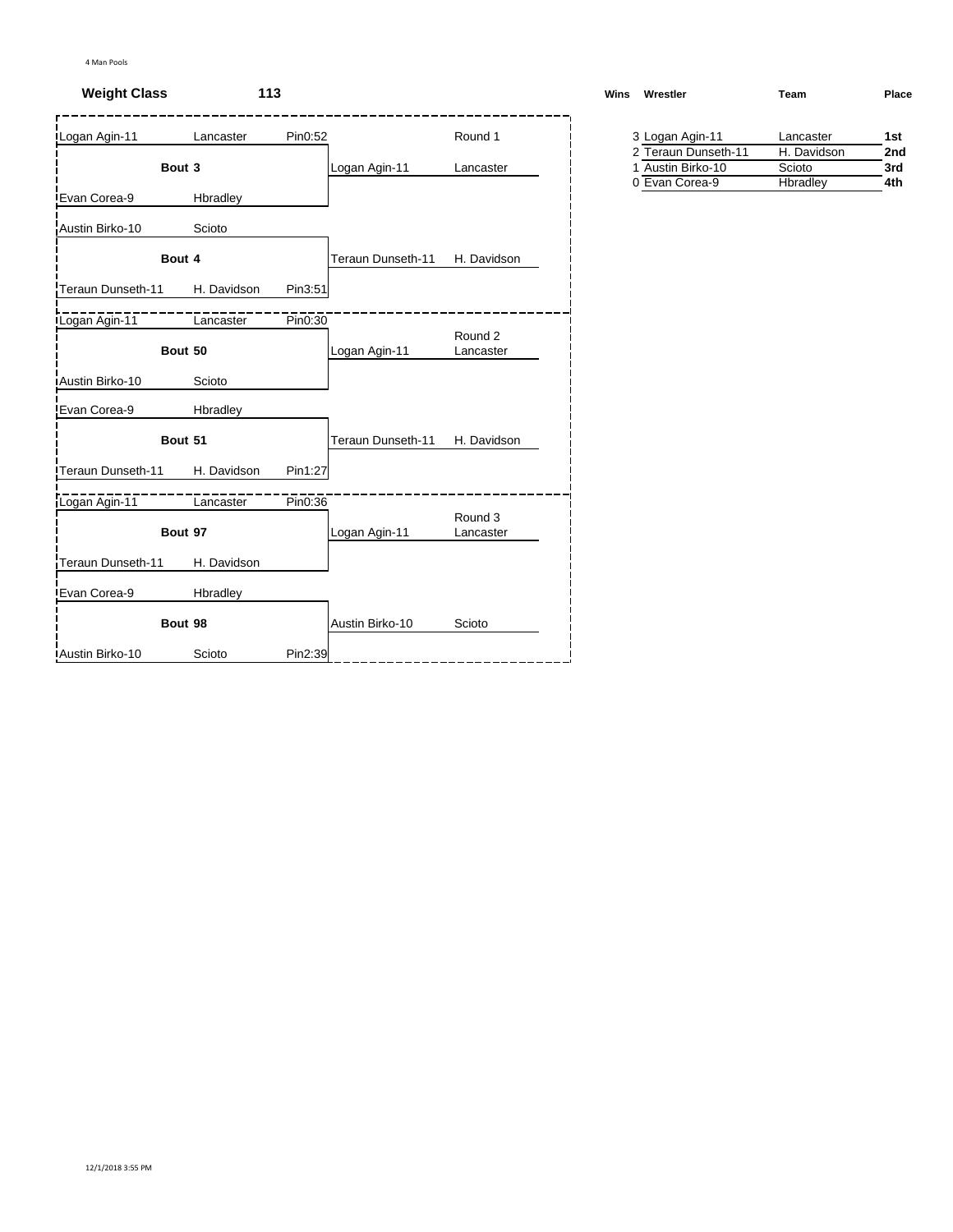# **Weight Class 120.1**

| Caden Martin-11          | Hamilton Twp Pin3:09 |                   | Round 1                 | 2 | Caden Martin-11   | Hamilton Twp  | 1st |
|--------------------------|----------------------|-------------------|-------------------------|---|-------------------|---------------|-----|
|                          |                      |                   |                         |   | Sam Pennington-10 | Hbradley      | 2nc |
| Bout 5                   |                      | Caden Martin-11   | Hamilton Twp            | 0 | Uniah Neville-9   | Cen Crossing1 | 3rd |
| Sam Pennington-10        | Hbradley             |                   |                         |   |                   |               |     |
| Caden Martin-11          | Hamilton Twp Pin1:41 |                   |                         |   |                   |               |     |
|                          | Bout 52              | Caden Martin-11   | Round 2<br>Hamilton Twp |   |                   |               |     |
| Uniah Neville-9          | Cen Crossing1        |                   |                         |   |                   |               |     |
| <b>Sam Pennington-10</b> | Pin3:02<br>Hbradley  |                   |                         |   |                   |               |     |
|                          | Bout 99              | Sam Pennington-10 | Round 3<br>Hbradley     |   |                   |               |     |
| <b>I</b> Uniah Neville-9 | Cen Crossing1        |                   |                         |   |                   |               |     |

| <b>Wins</b> | Wrestler          | Team          | <b>Place</b> |
|-------------|-------------------|---------------|--------------|
|             | Caden Martin-11   | Hamilton Twp  | 1st          |
|             | Sam Pennington-10 | Hbradley      | 2nd          |
|             | Uniah Neville-9   | Cen Crossing1 | 3rd          |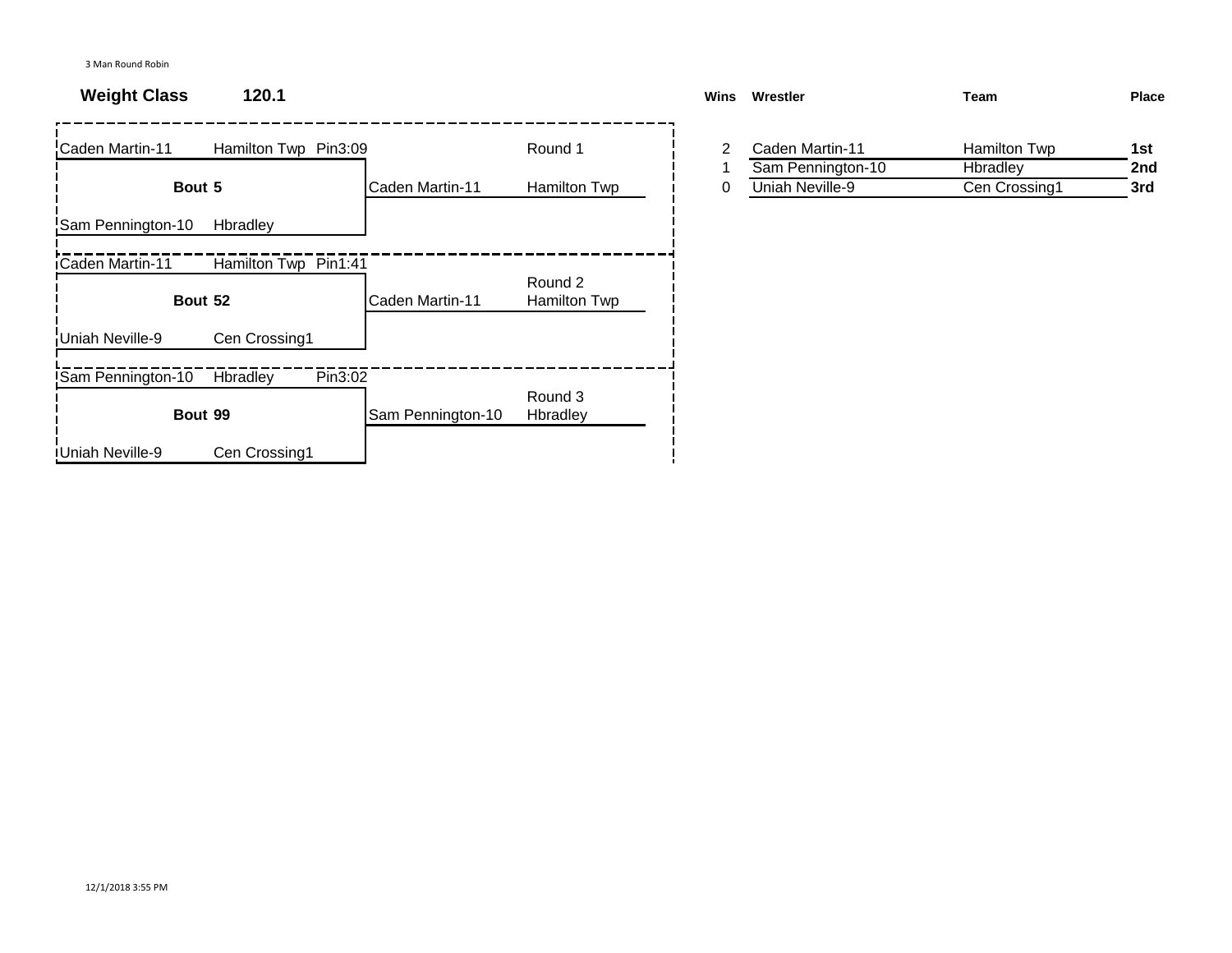# **Weight Class 120.2**

| <b>Jackson Moses-10</b> | Olentangy       |                |                  | Round 1              | 3 Aiden Agin-9                        | Lancaster                |
|-------------------------|-----------------|----------------|------------------|----------------------|---------------------------------------|--------------------------|
|                         | Bout 6          |                | Aiden Agin-9     | Lancaster            | 2 Jackson Moses-10<br>1 John Doyle-11 | Olentangy<br>Lakota West |
| Aiden Agin-9            | Lancaster       | Pin1:21        |                  |                      | 0 Alan Morales-10                     | H. Davidson              |
| Alan Morales-10         | H. Davidson     |                |                  |                      |                                       |                          |
|                         | Bout 7          |                | John Doyle-11    | Lakota West          |                                       |                          |
| John Doyle-11           | Lakota West     | Pin1:31        |                  |                      |                                       |                          |
| Jackson Moses-10        | Olentangy       | MD9            |                  |                      |                                       |                          |
|                         | Bout 53         |                | Jackson Moses-10 | Round 2<br>Olentangy |                                       |                          |
| Alan Morales-10         | H. Davidson     | 0              |                  |                      |                                       |                          |
| Aiden Agin-9            | Lancaster       | Pin1:04        |                  |                      |                                       |                          |
|                         | Bout 54         |                | Aiden Agin-9     | Lancaster            |                                       |                          |
| John Doyle-11           | Lakota West     |                |                  |                      |                                       |                          |
| Jackson Moses-10        | Olentangy       | $\overline{7}$ |                  |                      |                                       |                          |
|                         | <b>Bout 100</b> |                | Jackson Moses-10 | Round 3<br>Olentangy |                                       |                          |
| John Doyle-11           | Lakota West     | 0              |                  |                      |                                       |                          |
| Aiden Agin-9            | Lancaster       | Pin1:41        |                  |                      |                                       |                          |
|                         | <b>Bout 101</b> |                | Aiden Agin-9     | Lancaster            |                                       |                          |
| Alan Morales-10         | H. Davidson     |                |                  |                      |                                       |                          |

| Wrestler<br>Wins   | Team      | Place |
|--------------------|-----------|-------|
| 3 Aiden Agin-9     | Lancaster | 1st   |
| 2 Jackson Moses-10 | Olentangy | 2nd   |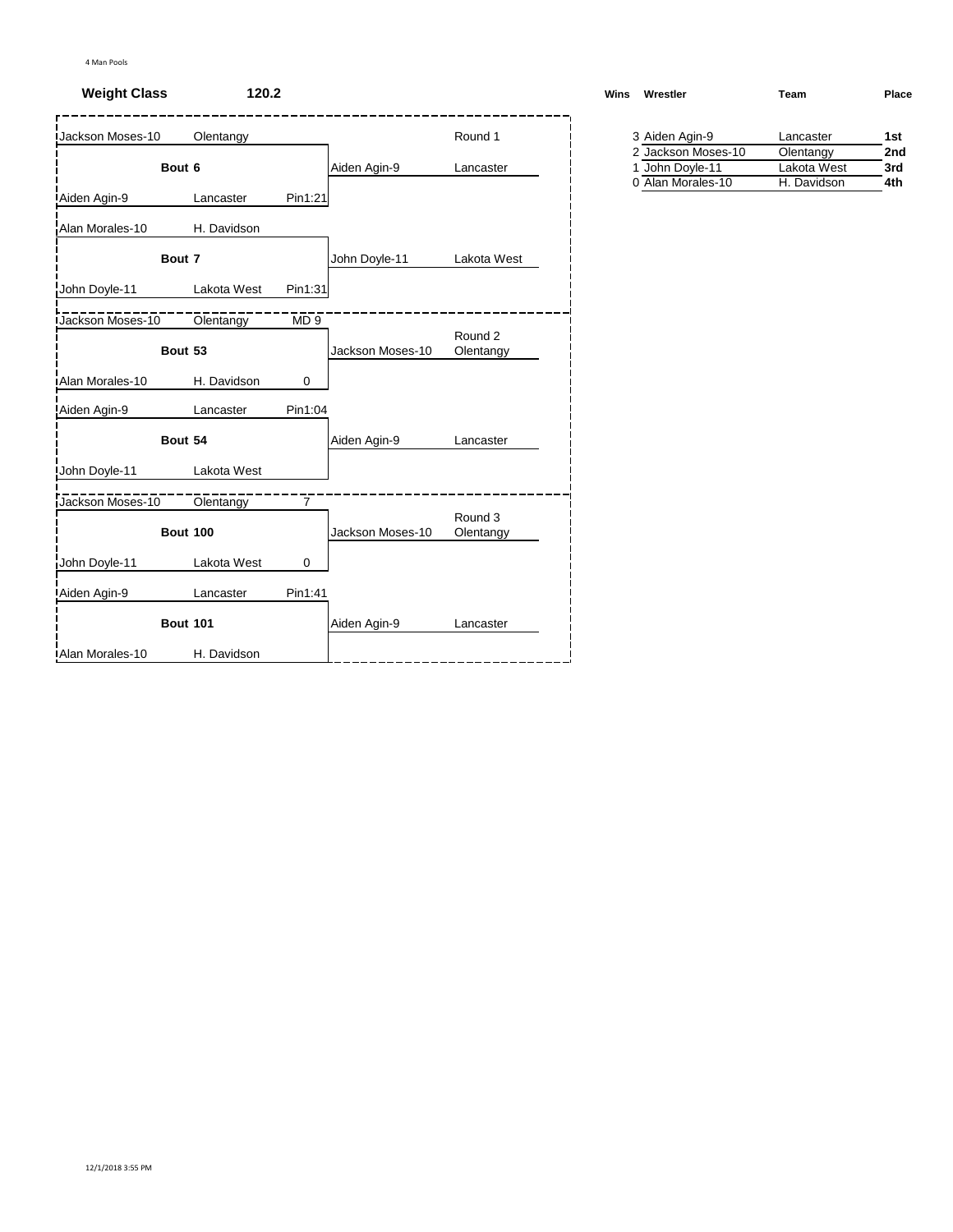#### **Weight Class 126 Wins Wrestler Team Place**

| Deacon Sawchuk-10 |                 | Hbradley            | <b>TF 21</b>            |                   | Round 1       | 5 Jacob Reed-10                        |                     | Lancaster                     | 1st        |
|-------------------|-----------------|---------------------|-------------------------|-------------------|---------------|----------------------------------------|---------------------|-------------------------------|------------|
|                   | Bout 8          |                     |                         | Deacon Sawchuk-10 | Hbradley      | 2 Hamza Dahshi-12                      | 4 Deacon Sawchuk-10 | Hbradley<br>Scioto            | 2no<br>3rd |
|                   |                 |                     |                         |                   |               | 2 Austin Huff-10                       |                     | Lakota West                   | 4th        |
| Chelsie Murray-9  |                 | Hamilton Twp1       | 4                       |                   |               | 1 Chelsie Murray-9<br>1 Owen Spencer-9 |                     | Hamilton Twp1<br>Hamilton Twp | 5th<br>6th |
| Hamza Dahshi-12   |                 | Scioto              | 8                       |                   |               |                                        |                     |                               |            |
|                   | Bout 9          |                     |                         | Hamza Dahshi-12   | Scioto        |                                        |                     |                               |            |
| Austin Huff-10    |                 | Lakota West         | 1                       |                   |               |                                        |                     |                               |            |
| Owen Spencer-9    |                 | Hamilton Twp        |                         |                   |               |                                        |                     |                               |            |
|                   | Bout 10         |                     |                         | Jacob Reed-10     | Lancaster     |                                        |                     |                               |            |
| Jacob Reed-10     |                 | Lancaster           | Pin1:11                 |                   |               |                                        |                     |                               |            |
| Deacon Sawchuk-10 |                 | Hbradley            | MD 11                   |                   | Round 2       |                                        |                     |                               |            |
|                   |                 |                     |                         |                   |               |                                        |                     |                               |            |
|                   | Bout 55         |                     |                         | Deacon Sawchuk-10 | Hbradley      |                                        |                     |                               |            |
| Hamza Dahshi-12   |                 | Scioto              | $\overline{\mathbf{c}}$ |                   |               |                                        |                     |                               |            |
| Chelsie Murray-9  |                 | Hamilton Twp1       |                         |                   |               |                                        |                     |                               |            |
|                   | Bout 56         |                     |                         | Owen Spencer-9    | Hamilton Twp  |                                        |                     |                               |            |
| Owen Spencer-9    |                 | Hamilton Twp        | Pin2:25                 |                   |               |                                        |                     |                               |            |
| Austin Huff-10    |                 | Lakota West         | $\mathbf{1}$            |                   |               |                                        |                     |                               |            |
|                   | Bout 57         |                     |                         | Jacob Reed-10     | Lancaster     |                                        |                     |                               |            |
| Jacob Reed-10     |                 | Lancaster           | <b>TF 16</b>            |                   |               |                                        |                     |                               |            |
| Deacon Sawchuk-10 |                 | Hbradley            | Pin3:51                 |                   | Round 3       |                                        |                     |                               |            |
|                   |                 |                     |                         |                   |               |                                        |                     |                               |            |
|                   | <b>Bout 102</b> |                     |                         | Deacon Sawchuk-10 | Hbradley      |                                        |                     |                               |            |
| Austin Huff-10    |                 | Lakota West         |                         |                   |               |                                        |                     |                               |            |
| Hamza Dahshi-12   |                 | Scioto              | Pin1:22                 |                   |               |                                        |                     |                               |            |
|                   | <b>Bout 103</b> |                     |                         | Hamza Dahshi-12   | Scioto        |                                        |                     |                               |            |
| Owen Spencer-9    |                 | <b>Hamilton Twp</b> |                         |                   |               |                                        |                     |                               |            |
| Chelsie Murray-9  |                 | Hamilton Twp1       |                         |                   |               |                                        |                     |                               |            |
|                   | <b>Bout 104</b> |                     |                         | Jacob Reed-10     | Lancaster     |                                        |                     |                               |            |
| Jacob Reed-10     |                 | Lancaster           | Pin0:22                 |                   |               |                                        |                     |                               |            |
| Deacon Sawchuk-10 |                 | Hbradley            | TF 16                   |                   | Round 4       |                                        |                     |                               |            |
|                   |                 |                     |                         |                   |               |                                        |                     |                               |            |
|                   | <b>Bout 144</b> |                     |                         | Deacon Sawchuk-10 | Hbradley      |                                        |                     |                               |            |
| Owen Spencer-9    |                 | Hamilton Twp        | 0                       |                   |               |                                        |                     |                               |            |
| Chelsie Murray-9  |                 | Hamilton Twp1       |                         |                   |               |                                        |                     |                               |            |
|                   | <b>Bout 145</b> |                     |                         | Austin Huff-10    | Lakota West   |                                        |                     |                               |            |
| Austin Huff-10    |                 | Lakota West         | Pin0:39                 |                   |               |                                        |                     |                               |            |
| Hamza Dahshi-12   |                 | Scioto              |                         |                   |               |                                        |                     |                               |            |
|                   | <b>Bout 146</b> |                     |                         | Jacob Reed-10     | Lancaster     |                                        |                     |                               |            |
| Jacob Reed-10     |                 | Lancaster           | Pin1:13                 |                   |               |                                        |                     |                               |            |
| Deacon Sawchuk-10 |                 | <b>Hbradley</b>     | $\overline{4}$          |                   | Round 5       |                                        |                     |                               |            |
|                   | <b>Bout 170</b> |                     |                         | Jacob Reed-10     | Lancaster     |                                        |                     |                               |            |
|                   |                 |                     |                         |                   |               |                                        |                     |                               |            |
| Jacob Reed-10     |                 | Lancaster           | $\overline{7}$          |                   |               |                                        |                     |                               |            |
| Chelsie Murray-9  |                 | Hamilton Twp1       | Pin00.0                 |                   |               |                                        |                     |                               |            |
|                   | <b>Bout 171</b> |                     |                         | Chelsie Murray-9  | Hamilton Twp1 |                                        |                     |                               |            |
| Hamza Dahshi-12   |                 | Scioto              |                         |                   |               |                                        |                     |                               |            |
| Austin Huff-10    |                 | Lakota West         | Pin2:16                 |                   |               |                                        |                     |                               |            |
|                   | <b>Bout 172</b> |                     |                         | Austin Huff-10    | Lakota West   |                                        |                     |                               |            |
| Owen Spencer-9    |                 | Hamilton Twp        |                         |                   |               |                                        |                     |                               |            |

| 5 Jacob Reed-10     | Lancaster     | 1st             |
|---------------------|---------------|-----------------|
| 4 Deacon Sawchuk-10 | Hbradley      | 2 <sub>nd</sub> |
| 2 Hamza Dahshi-12   | Scioto        | 3rd             |
| 2 Austin Huff-10    | Lakota West   | 4th             |
| 1 Chelsie Murray-9  | Hamilton Twp1 | 5th             |
| 1 Owen Spencer-9    | Hamilton Twp  | 6th             |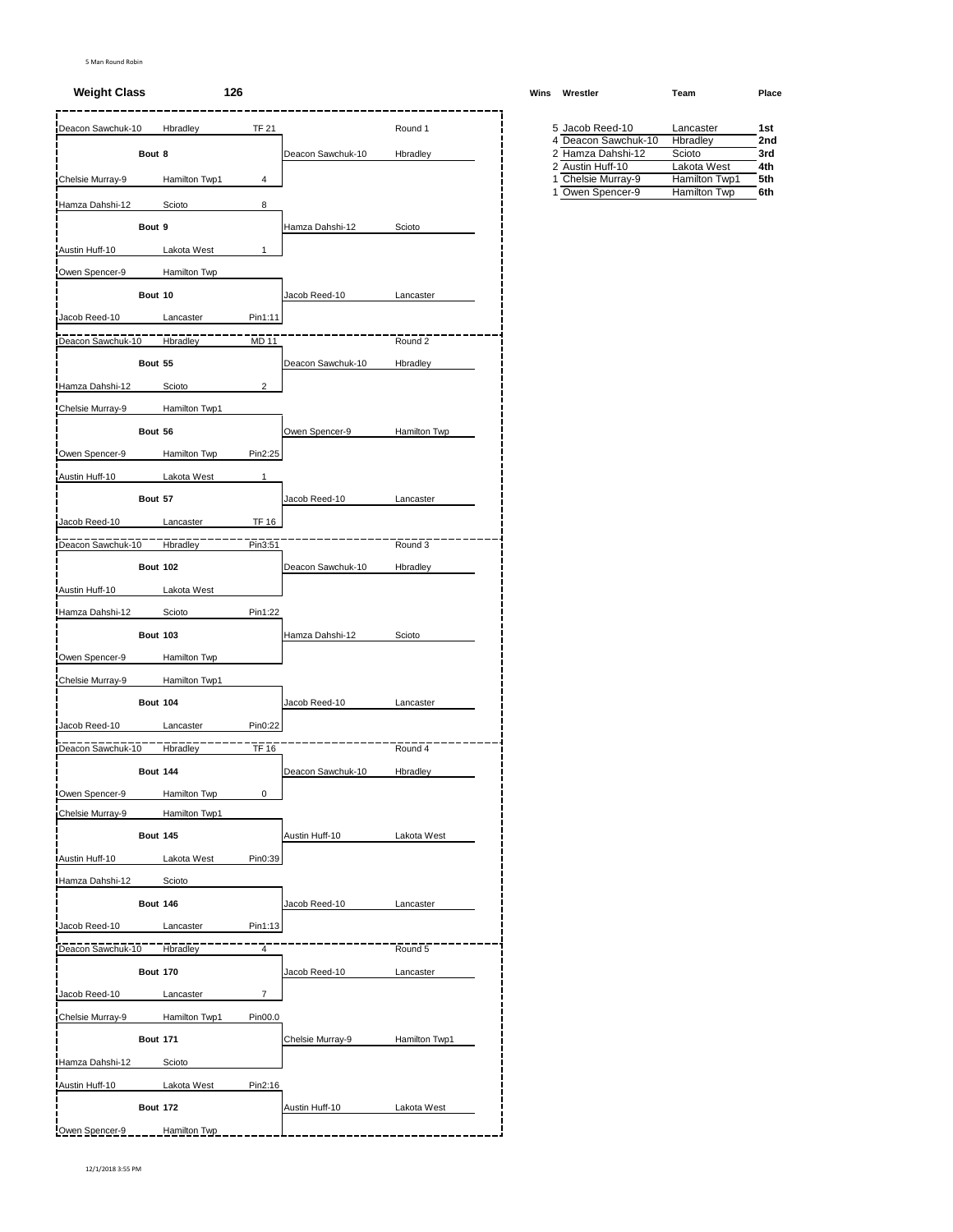#### **Weight Class 132.1 Winsbury <b>Winsbury Winsbury Winsbury Winsbury Winsbury Advisors Winsbury Winsbury**

| James Krusinski-12        | St. Xavier             | Pin3:36                 |                    | Round 1               | 4 James Krusinski-12              | St. Xavier |             | 1st        |
|---------------------------|------------------------|-------------------------|--------------------|-----------------------|-----------------------------------|------------|-------------|------------|
|                           |                        |                         |                    |                       | 3 Ben Whatley-11                  |            | Lakota West | 2nc        |
|                           | Bout 11                |                         | James Krusinski-12 | St. Xavier            | 2 Anthony Boyarko-10              |            | Olentangy2  | 3rd        |
| Ben Hall-10               | Olentangy1             |                         |                    |                       | 1 Cage Severe-10<br>0 Ben Hall-10 | Hbradley   | Olentangy1  | 4th<br>5th |
|                           |                        |                         |                    |                       |                                   |            |             |            |
| Anthony Boyarko-10        | Olentangy2             | $\overline{7}$          |                    |                       |                                   |            |             |            |
|                           | Bout 12                |                         | Anthony Boyarko-10 | Olentangy2            |                                   |            |             |            |
| Cage Severe-10            | Hbradley               | $\overline{\mathbf{c}}$ |                    |                       |                                   |            |             |            |
| James Krusinski-12        | St. Xavier             | <b>MD 10</b>            |                    |                       |                                   |            |             |            |
|                           | Bout 58                |                         | James Krusinski-12 | Round 2<br>St. Xavier |                                   |            |             |            |
|                           |                        |                         |                    |                       |                                   |            |             |            |
| Ben Whatley-11            | Lakota West            | $\overline{2}$          |                    |                       |                                   |            |             |            |
| Ben Hall-10               | Olentangy1             |                         |                    |                       |                                   |            |             |            |
|                           | Bout 59                |                         | Anthony Boyarko-10 | Olentangy2            |                                   |            |             |            |
| Anthony Boyarko-10        | Olentangy <sub>2</sub> | Pin4:38                 |                    |                       |                                   |            |             |            |
| <b>James Krusinski-12</b> | St. Xavier             | MD 14                   |                    |                       |                                   |            |             |            |
|                           |                        |                         |                    | Round 3               |                                   |            |             |            |
|                           | <b>Bout 105</b>        |                         | James Krusinski-12 | St. Xavier            |                                   |            |             |            |
| Cage Severe-10            | Hbradley               | $\overline{2}$          |                    |                       |                                   |            |             |            |
| Ben Hall-10               | Olentangy1             | 0                       |                    |                       |                                   |            |             |            |
|                           | <b>Bout 106</b>        |                         | Ben Whatley-11     | Lakota West           |                                   |            |             |            |
| Ben Whatley-11            | Lakota West            | 6                       |                    |                       |                                   |            |             |            |
|                           |                        |                         |                    |                       |                                   |            |             |            |
| James Krusinski-12        | St. Xavier             | Pin3:19                 |                    | Round 4               |                                   |            |             |            |
|                           | <b>Bout 147</b>        |                         | James Krusinski-12 | St. Xavier            |                                   |            |             |            |
| Anthony Boyarko-10        | Olentangy2             |                         |                    |                       |                                   |            |             |            |
| Cage Severe-10            | Hbradley               |                         |                    |                       |                                   |            |             |            |
|                           |                        |                         |                    |                       |                                   |            |             |            |
|                           | <b>Bout 148</b>        |                         | Ben Whatley-11     | Lakota West           |                                   |            |             |            |
| Ben Whatley-11            | Lakota West            | Pin0:43                 |                    |                       |                                   |            |             |            |
| Ben Hall-10               | Olentangy1             | $\overline{2}$          |                    |                       |                                   |            |             |            |
|                           | <b>Bout 173</b>        |                         | Cage Severe-10     | Round 5<br>Hbradley   |                                   |            |             |            |
| Cage Severe-10            | Hbradley               | 6                       |                    |                       |                                   |            |             |            |
|                           |                        |                         |                    |                       |                                   |            |             |            |
| Anthony Boyarko-10        | Olentangy <sub>2</sub> |                         |                    |                       |                                   |            |             |            |
|                           | <b>Bout 174</b>        |                         | Ben Whatley-11     | Lakota West           |                                   |            |             |            |
| Ben Whatley-11            | Lakota West            | Pin1:15                 |                    |                       |                                   |            |             |            |

| Vins | Wrestler             | Team                   | Place |
|------|----------------------|------------------------|-------|
|      | 4 James Krusinski-12 | St. Xavier             | 1st   |
|      | 3 Ben Whatley-11     | Lakota West            | 2nd   |
|      | 2 Anthony Boyarko-10 | Olentangy <sub>2</sub> | 3rd   |
|      | 1 Cage Severe-10     | Hbradley               | 4th   |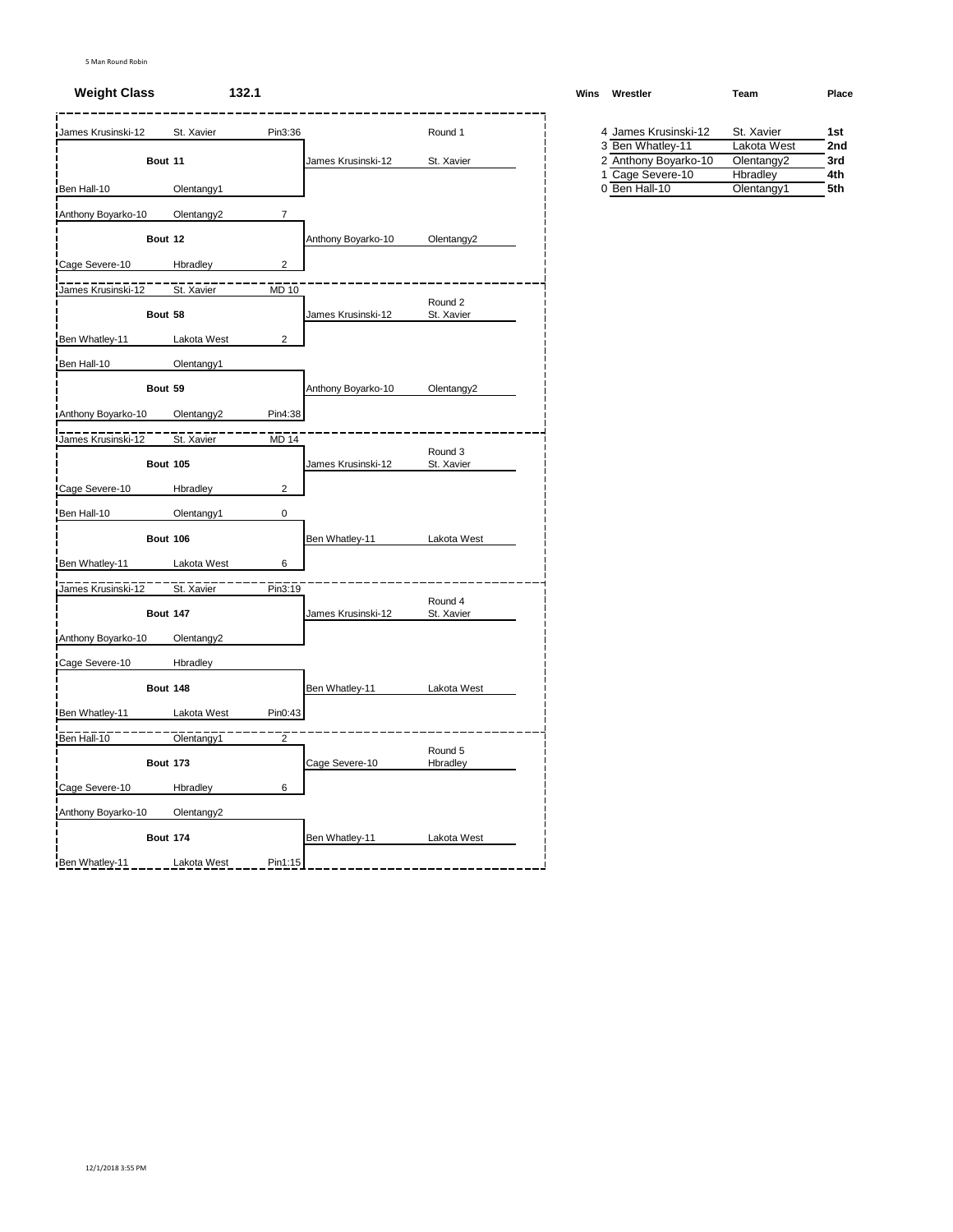#### **Weight Class 132.2 Winsbury <b>Winsbury <b>Winsbury Winsbury Winsbury Winsbury Winsbury**

| Hudson Leapley-12       |                 | Cen Crossing | <b>MD 17</b>    |                   | Round 1                 | 4 Hudson Leapley-12 | Cen Crossing | 1st |
|-------------------------|-----------------|--------------|-----------------|-------------------|-------------------------|---------------------|--------------|-----|
|                         |                 |              |                 |                   |                         | 3 James Everson-11  | Olentangy    | 2nc |
|                         | Bout 13         |              |                 | Hudson Leapley-12 | Cen Crossing            | 2 Brody Chase-9     | Lancaster    | 3rd |
|                         |                 |              |                 |                   |                         | 1 Quin Hopping-9    | H. Davidson  | 4th |
| Quin Hopping-9          |                 | H. Davidson  | 4               |                   |                         | 0 Jacob Pryor-10    | Hamilton Twp | 5th |
| <b>James Everson-11</b> |                 | Olentangy    | Pin1:32         |                   |                         |                     |              |     |
|                         | Bout 14         |              |                 | James Everson-11  | Olentangy               |                     |              |     |
| Jacob Pryor-10          |                 | Hamilton Twp |                 |                   |                         |                     |              |     |
| Hudson Leapley-12       |                 | Cen Crossing | 5               |                   |                         |                     |              |     |
|                         | Bout 60         |              |                 | Hudson Leapley-12 | Round 2<br>Cen Crossing |                     |              |     |
| Brody Chase-9           |                 | Lancaster    | $\overline{2}$  |                   |                         |                     |              |     |
| Quin Hopping-9          |                 | H. Davidson  |                 |                   |                         |                     |              |     |
|                         | Bout 61         |              |                 | James Everson-11  | Olentangy               |                     |              |     |
| James Everson-11        |                 | Olentangy    | Pin4:39         |                   |                         |                     |              |     |
| Hudson Leapley-12       |                 | Cen Crossing | Pin0:55         |                   |                         |                     |              |     |
|                         | <b>Bout 107</b> |              |                 | Hudson Leapley-12 | Round 3<br>Cen Crossing |                     |              |     |
| Jacob Pryor-10          |                 | Hamilton Twp |                 |                   |                         |                     |              |     |
| Quin Hopping-9          |                 | H. Davidson  | 0               |                   |                         |                     |              |     |
|                         | <b>Bout 108</b> |              |                 | Brody Chase-9     | Lancaster               |                     |              |     |
| Brody Chase-9           |                 | Lancaster    | MD <sub>9</sub> |                   |                         |                     |              |     |
| Hudson Leapley-12       |                 | Cen Crossing | Pin4:46         |                   |                         |                     |              |     |
|                         | <b>Bout 149</b> |              |                 | Hudson Leapley-12 | Round 4<br>Cen Crossing |                     |              |     |
| James Everson-11        |                 | Olentangy    |                 |                   |                         |                     |              |     |
| Jacob Pryor-10          |                 | Hamilton Twp |                 |                   |                         |                     |              |     |
|                         | <b>Bout 150</b> |              |                 | Brody Chase-9     | Lancaster               |                     |              |     |
| Brody Chase-9           |                 | Lancaster    | Pin0:36         |                   |                         |                     |              |     |
| Quin Hopping-9          |                 | H. Davidson  | Pin07.0         |                   |                         |                     |              |     |
|                         | <b>Bout 175</b> |              |                 | Quin Hopping-9    | Round 5<br>H. Davidson  |                     |              |     |
| Jacob Pryor-10          |                 | Hamilton Twp |                 |                   |                         |                     |              |     |
| James Everson-11        |                 | Olentangy    | 6               |                   |                         |                     |              |     |
|                         | <b>Bout 176</b> |              |                 | James Everson-11  | Olentangy               |                     |              |     |
| Brody Chase-9           |                 | Lancaster    | 3               |                   |                         |                     |              |     |
|                         |                 |              |                 |                   |                         |                     |              |     |

| Vins | Wrestler            | Team         | Place |
|------|---------------------|--------------|-------|
|      | 4 Hudson Leapley-12 | Cen Crossing | 1st   |
|      | 3 James Everson-11  | Olentangy    | 2nd   |
|      | 2 Brody Chase-9     | Lancaster    | 3rd   |
|      | 1 Quin Hopping-9    | H. Davidson  | 4th   |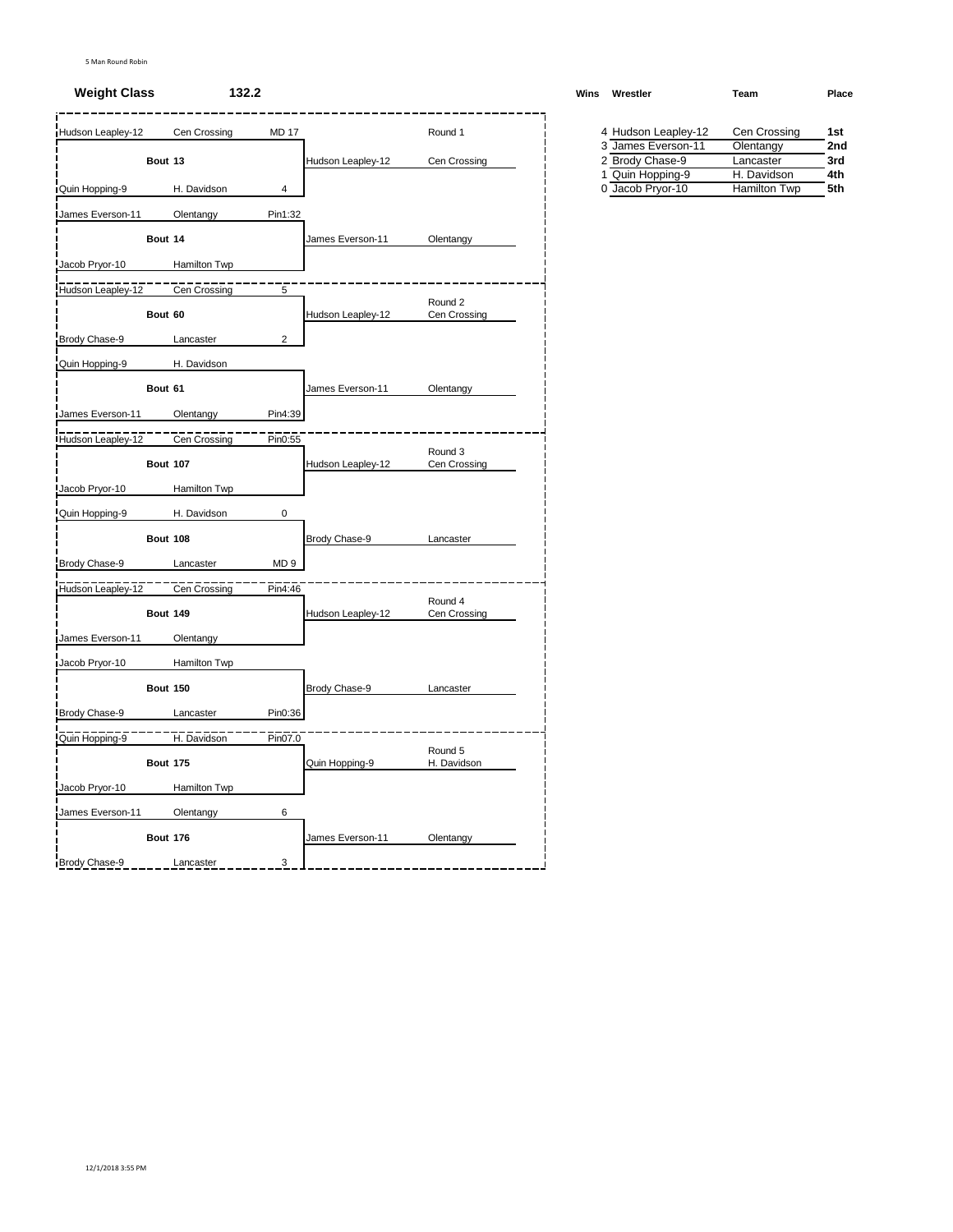#### **Weight Class 138 Wins Wrestler Team Place**

| Nick Varanelli-12  | Olentangy       | Pin3:05         |                    | Round 1      | 5 Nick Varanelli-12                      | Olentangy                        | 1st        |
|--------------------|-----------------|-----------------|--------------------|--------------|------------------------------------------|----------------------------------|------------|
|                    | Bout 15         |                 | Nick Varanelli-12  | Olentangy    | 4 Jackson Sowers-11<br>2 Jacob Benoit-11 | H. Davidson<br>Lakota West       | 2nc<br>3rd |
| Jacob Benoit-11    | Lakota West     |                 |                    |              | 2 Logan Holland-11<br>1 Cray Miller-11   | <b>Hamilton Twp</b><br>Lancaster | 4th<br>5th |
|                    |                 |                 |                    |              | 1 Brayden Bentley-10                     | Hbradley                         | 6th        |
| Logan Holland-11   | Hamilton Twp    | 4               |                    |              |                                          |                                  |            |
|                    | Bout 16         |                 | Cray Miller-11     | Lancaster    |                                          |                                  |            |
| Cray Miller-11     | Lancaster       | $\overline{7}$  |                    |              |                                          |                                  |            |
| Brayden Bentley-10 | Hbradley        |                 |                    |              |                                          |                                  |            |
|                    | Bout 17         |                 | Jackson Sowers-11  | H. Davidson  |                                          |                                  |            |
| Jackson Sowers-11  | H. Davidson     | Pin0:56         |                    |              |                                          |                                  |            |
| Nick Varanelli-12  | Olentangy       | Pin2:31         |                    | Round 2      |                                          |                                  |            |
|                    | Bout 62         |                 | Nick Varanelli-12  | Olentangy    |                                          |                                  |            |
| Logan Holland-11   | Hamilton Twp    |                 |                    |              |                                          |                                  |            |
| Jacob Benoit-11    | Lakota West     | Pin2:59         |                    |              |                                          |                                  |            |
|                    | Bout 63         |                 | Jacob Benoit-11    | Lakota West  |                                          |                                  |            |
| Brayden Bentley-10 | Hbradley        |                 |                    |              |                                          |                                  |            |
| Cray Miller-11     | Lancaster       | 1               |                    |              |                                          |                                  |            |
|                    | Bout 64         |                 | Jackson Sowers-11  | H. Davidson  |                                          |                                  |            |
| Jackson Sowers-11  | H. Davidson     | MD <sub>9</sub> |                    |              |                                          |                                  |            |
|                    |                 |                 |                    |              |                                          |                                  |            |
| Nick Varanelli-12  | Olentangy       | Pin00.0         |                    | Round 3      |                                          |                                  |            |
|                    | <b>Bout 109</b> |                 | Nick Varanelli-12  | Olentangy    |                                          |                                  |            |
| Cray Miller-11     | Lancaster       |                 |                    |              |                                          |                                  |            |
| Logan Holland-11   | Hamilton Twp    | Pin2:22         |                    |              |                                          |                                  |            |
|                    | <b>Bout 110</b> |                 | Logan Holland-11   | Hamilton Twp |                                          |                                  |            |
| Brayden Bentley-10 | Hbradley        |                 |                    |              |                                          |                                  |            |
| Jacob Benoit-11    | Lakota West     |                 |                    |              |                                          |                                  |            |
|                    | <b>Bout 111</b> |                 | Jackson Sowers-11  | H. Davidson  |                                          |                                  |            |
| Jackson Sowers-11  | H. Davidson     | Pin0:42         |                    |              |                                          |                                  |            |
| Nick Varanelli-12  | Olentangy       | Pin0:51         |                    | Round 4      |                                          |                                  |            |
|                    | <b>Bout 151</b> |                 | Nick Varanelli-12  | Olentangy    |                                          |                                  |            |
| Brayden Bentley-10 | <b>Hbradley</b> |                 |                    |              |                                          |                                  |            |
| Jacob Benoit-11    | Lakota West     | Win             |                    |              |                                          |                                  |            |
|                    | <b>Bout 152</b> |                 | Jacob Benoit-11    | Lakota West  |                                          |                                  |            |
| Cray Miller-11     | Lancaster       | Forf            |                    |              |                                          |                                  |            |
| Logan Holland-11   | Hamilton Twp    | 0               |                    |              |                                          |                                  |            |
|                    | <b>Bout 153</b> |                 | Jackson Sowers-11  |              |                                          |                                  |            |
|                    |                 |                 |                    | H. Davidson  |                                          |                                  |            |
| Jackson Sowers-11  | H. Davidson     | <b>MD 10</b>    |                    |              |                                          |                                  |            |
| Nick Varanelli-12  | Olentangy       | Pin3:08         |                    | Round 5      |                                          |                                  |            |
|                    | <b>Bout 177</b> |                 | Nick Varanelli-12  | Olentangy    |                                          |                                  |            |
| Jackson Sowers-11  | H. Davidson     |                 |                    |              |                                          |                                  |            |
| Jacob Benoit-11    | Lakota West     | 4               |                    |              |                                          |                                  |            |
|                    | <b>Bout 178</b> |                 | Logan Holland-11   | Hamilton Twp |                                          |                                  |            |
| Logan Holland-11   | Hamilton Twp    | MD 13           |                    |              |                                          |                                  |            |
| Cray Miller-11     | Lancaster       |                 |                    |              |                                          |                                  |            |
|                    | <b>Bout 179</b> |                 | Brayden Bentley-10 | Hbradley     |                                          |                                  |            |
| Brayden Bentley-10 | Hbradley        | Pin00.0         |                    |              |                                          |                                  |            |
|                    |                 |                 |                    |              |                                          |                                  |            |

| 5 Nick Varanelli-12  | Olentangy           | 1st |
|----------------------|---------------------|-----|
| 4 Jackson Sowers-11  | H. Davidson         | 2nd |
| 2 Jacob Benoit-11    | Lakota West         | 3rd |
| 2 Logan Holland-11   | <b>Hamilton Twp</b> | 4th |
| 1 Cray Miller-11     | Lancaster           | 5th |
| 1 Brayden Bentley-10 | Hbradley            | 6th |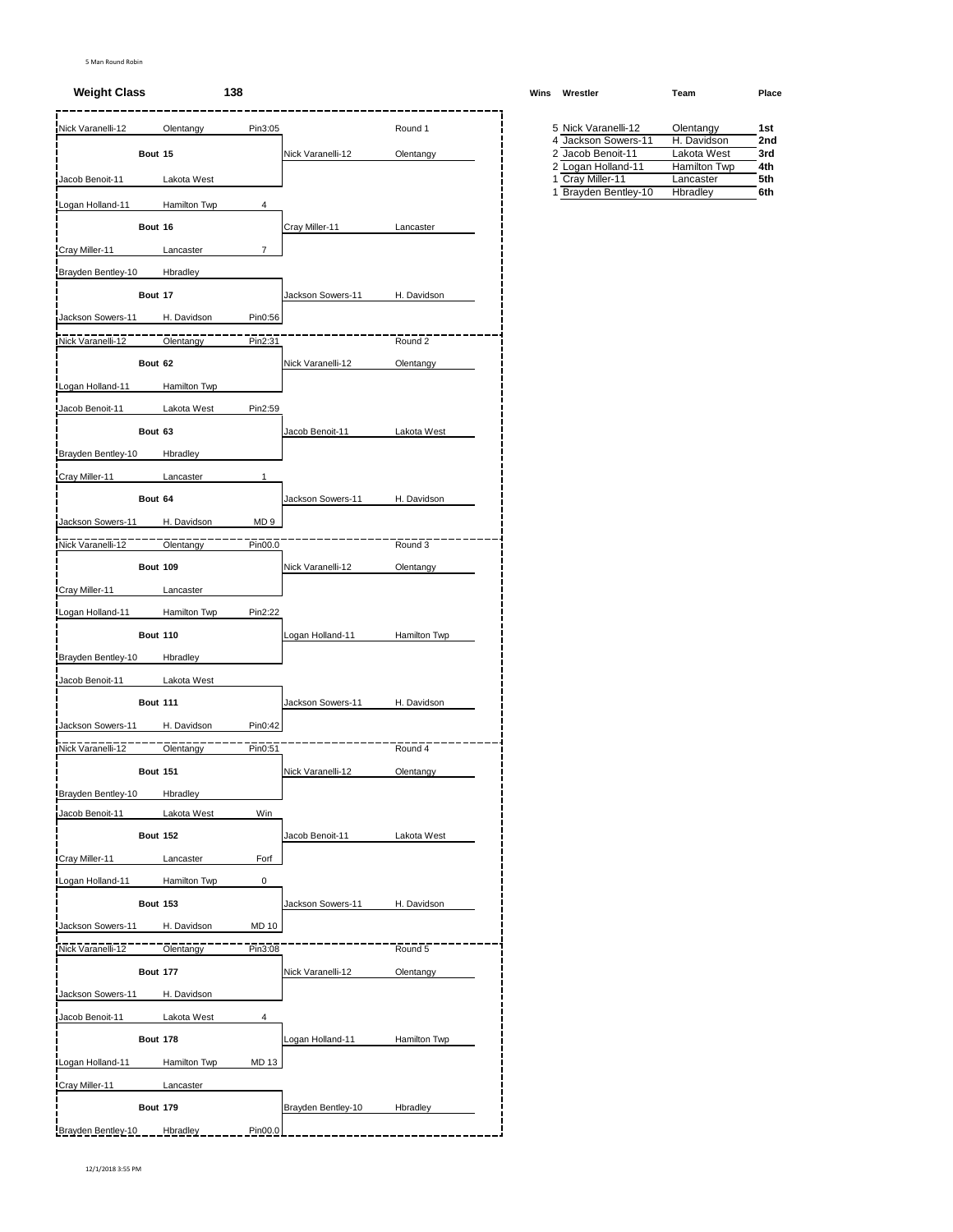#### **Weight Class 145.1 Winsbury <b>Winsbury <b>Winsbury Winsbury Winsbury Winsbury Winsbury Winsbury**

| Zander Ellison-12<br>Bout 18<br>Derek Layne-11<br>Luke Lutz-11<br>Bout 19<br>Mason Wood-11 | Hbradley<br>Cen Crossing<br>H. Davidson1 | <b>TF 19</b><br>$\overline{2}$ | Zander Ellison-12 | Round 1<br>Hbradley     | 4 Zander Ellison-12<br>3 Derek Layne-11<br>2 Mason Wood-11<br>1 Luke Lutz-11 | Hbradley | Cen Crossing<br>Hbradley1 | 1st<br>2nc<br>3rd |
|--------------------------------------------------------------------------------------------|------------------------------------------|--------------------------------|-------------------|-------------------------|------------------------------------------------------------------------------|----------|---------------------------|-------------------|
|                                                                                            |                                          |                                |                   |                         |                                                                              |          |                           |                   |
|                                                                                            |                                          |                                |                   |                         |                                                                              |          |                           |                   |
|                                                                                            |                                          |                                |                   |                         |                                                                              |          | H. Davidson1              | 4th               |
|                                                                                            |                                          |                                |                   |                         | 0 Jeremiah Hanna-10                                                          |          | Hamilton Twp              | 5th               |
|                                                                                            |                                          |                                |                   |                         |                                                                              |          |                           |                   |
|                                                                                            |                                          |                                | Mason Wood-11     | Hbradley1               |                                                                              |          |                           |                   |
|                                                                                            | Hbradley1                                | Pin0:30                        |                   |                         |                                                                              |          |                           |                   |
| Zander Ellison-12                                                                          | Hbradley                                 | Pin0:41                        |                   |                         |                                                                              |          |                           |                   |
| Bout 65                                                                                    |                                          |                                | Zander Ellison-12 | Round 2<br>Hbradley     |                                                                              |          |                           |                   |
| Jeremiah Hanna-10                                                                          | Hamilton Twp                             |                                |                   |                         |                                                                              |          |                           |                   |
| Derek Layne-11                                                                             | Cen Crossing                             | 7                              |                   |                         |                                                                              |          |                           |                   |
| Bout 66                                                                                    |                                          |                                | Derek Layne-11    | Cen Crossing            |                                                                              |          |                           |                   |
| Luke Lutz-11                                                                               | H. Davidson1                             | 0                              |                   |                         |                                                                              |          |                           |                   |
| Zander Ellison-12                                                                          | Hbradley                                 | Pin1:25                        |                   |                         |                                                                              |          |                           |                   |
|                                                                                            | <b>Bout 112</b>                          |                                | Zander Ellison-12 | Round 3<br>Hbradley     |                                                                              |          |                           |                   |
| Mason Wood-11                                                                              | Hbradley1                                |                                |                   |                         |                                                                              |          |                           |                   |
| Derek Layne-11                                                                             | Cen Crossing                             | Pin1:29                        |                   |                         |                                                                              |          |                           |                   |
|                                                                                            | <b>Bout 113</b>                          |                                | Derek Layne-11    | Cen Crossing            |                                                                              |          |                           |                   |
| Jeremiah Hanna-10                                                                          | Hamilton Twp                             |                                |                   |                         |                                                                              |          |                           |                   |
| Zander Ellison-12                                                                          | Hbradley                                 | Pin0:50                        |                   |                         |                                                                              |          |                           |                   |
|                                                                                            | <b>Bout 154</b>                          |                                | Zander Ellison-12 | Round 4<br>Hbradley     |                                                                              |          |                           |                   |
| Luke Lutz-11                                                                               | H. Davidson1                             |                                |                   |                         |                                                                              |          |                           |                   |
| Mason Wood-11                                                                              | Hbradley1                                | Pin0:33                        |                   |                         |                                                                              |          |                           |                   |
|                                                                                            | <b>Bout 155</b>                          |                                | Mason Wood-11     | Hbradley1               |                                                                              |          |                           |                   |
| Jeremiah Hanna-10                                                                          | Hamilton Twp                             |                                |                   |                         |                                                                              |          |                           |                   |
| Derek Layne-11                                                                             | Cen Crossing                             | Pin4:44                        |                   |                         |                                                                              |          |                           |                   |
|                                                                                            | <b>Bout 180</b>                          |                                | Derek Layne-11    | Round 5<br>Cen Crossing |                                                                              |          |                           |                   |
| Mason Wood-11                                                                              | Hbradley1                                |                                |                   |                         |                                                                              |          |                           |                   |
| Luke Lutz-11                                                                               | H. Davidson1                             | Pin3:54                        |                   |                         |                                                                              |          |                           |                   |
|                                                                                            | <b>Bout 181</b>                          |                                | Luke Lutz-11      | H. Davidson1            |                                                                              |          |                           |                   |
| Jeremiah Hanna-10                                                                          |                                          |                                |                   |                         |                                                                              |          |                           |                   |

| Vins | Wrestler            | Team         | Place |
|------|---------------------|--------------|-------|
|      | 4 Zander Ellison-12 | Hbradley     | 1st   |
|      | 3 Derek Layne-11    | Cen Crossing | 2nd   |
|      | 2 Mason Wood-11     | Hbradley1    | 3rd   |
|      | 1 Luke Lutz-11      | H. Davidson1 | 4th   |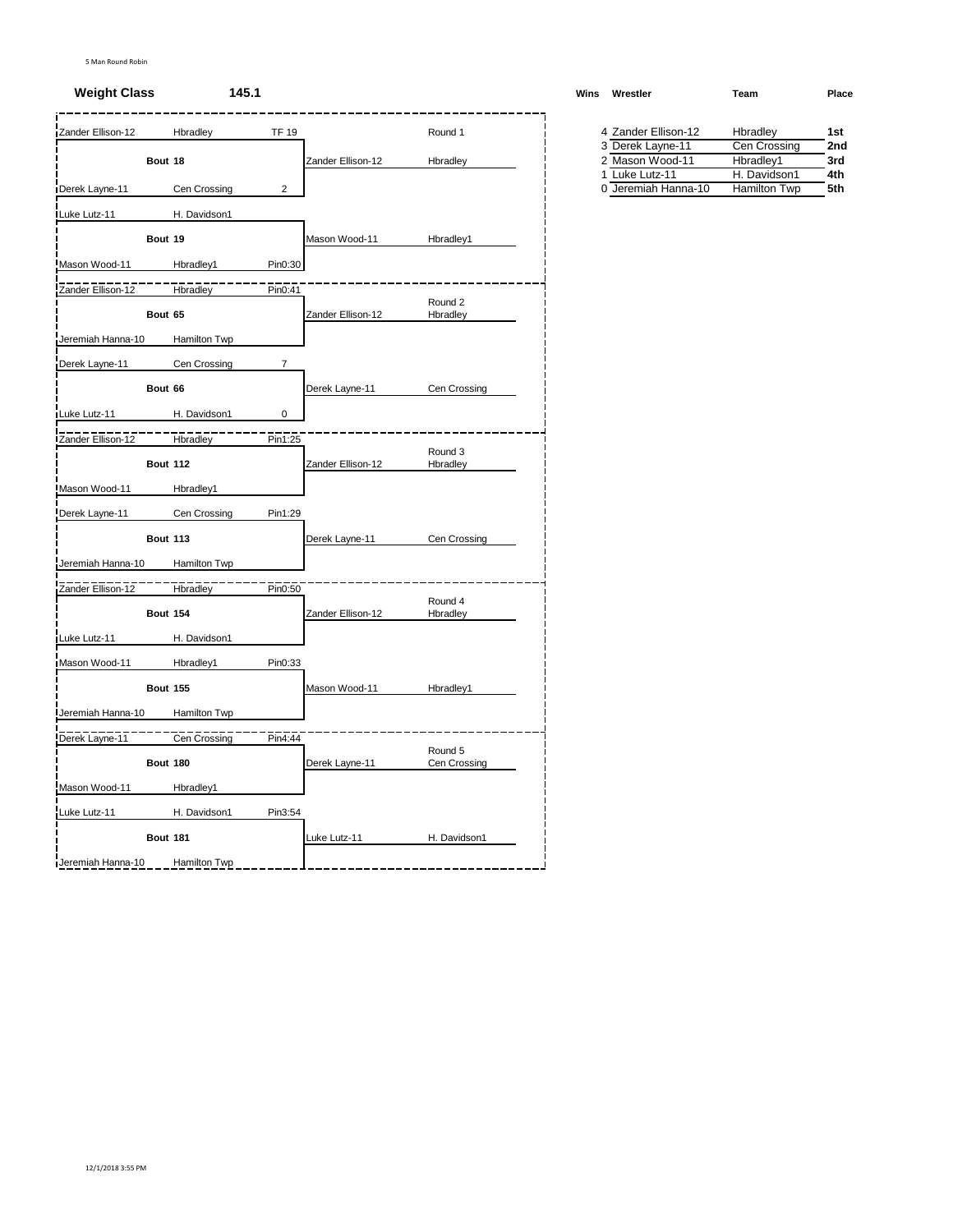#### **Weight Class 145.2 Winsbury <b>Winsbury <b>Winsbury Winsbury Winsbury Winsbury Winsbury**

| Brady Pethtel-12 | Olentangy       | MD <sub>9</sub>         |                  | Round 1              | 4 Brady Pethtel-12 | Olentangy     |  |
|------------------|-----------------|-------------------------|------------------|----------------------|--------------------|---------------|--|
|                  |                 |                         |                  |                      | 3 Zaine Brewer-11  | Lakota West   |  |
|                  | Bout 20         |                         | Brady Pethtel-12 | Olentangy            | 2 Titan Johnson-10 | Lancaster     |  |
|                  |                 |                         |                  |                      | 1 Justin Carney-10 | Cen Crossing1 |  |
| Titan Johnson-10 | Lancaster       | 0                       |                  |                      | 0 Dez Gartrell-9   | H. Davidson   |  |
| Justin Carney-10 | Cen Crossing1   | 19                      |                  |                      |                    |               |  |
|                  | Bout 21         |                         | Justin Carney-10 | Cen Crossing1        |                    |               |  |
| Dez Gartrell-9   | H. Davidson     | 14                      |                  |                      |                    |               |  |
| Brady Pethtel-12 | Olentangy       | MD 18                   |                  |                      |                    |               |  |
|                  | Bout 67         |                         | Brady Pethtel-12 | Round 2<br>Olentangy |                    |               |  |
| Zaine Brewer-11  | Lakota West     | 9                       |                  |                      |                    |               |  |
| Titan Johnson-10 | Lancaster       | Pin1:12                 |                  |                      |                    |               |  |
|                  |                 |                         |                  |                      |                    |               |  |
|                  | Bout 68         |                         | Titan Johnson-10 | Lancaster            |                    |               |  |
| Justin Carney-10 | Cen Crossing1   |                         |                  |                      |                    |               |  |
| Brady Pethtel-12 | Olentangy       | <b>TF 17</b>            |                  |                      |                    |               |  |
|                  | <b>Bout 114</b> |                         | Brady Pethtel-12 | Round 3<br>Olentangy |                    |               |  |
| Dez Gartrell-9   | H. Davidson     | $\overline{\mathbf{c}}$ |                  |                      |                    |               |  |
| Titan Johnson-10 | Lancaster       |                         |                  |                      |                    |               |  |
|                  | <b>Bout 115</b> |                         | Zaine Brewer-11  | Lakota West          |                    |               |  |
| Zaine Brewer-11  | Lakota West     | Pin3:13                 |                  |                      |                    |               |  |
| Brady Pethtel-12 | Olentangy       | Pin0:53                 |                  |                      |                    |               |  |
|                  |                 |                         |                  | Round 4              |                    |               |  |
|                  | <b>Bout 156</b> |                         | Brady Pethtel-12 | Olentangy            |                    |               |  |
| Justin Carney-10 | Cen Crossing1   |                         |                  |                      |                    |               |  |
| Dez Gartrell-9   | H. Davidson     | 0                       |                  |                      |                    |               |  |
|                  | <b>Bout 157</b> |                         | Zaine Brewer-11  | Lakota West          |                    |               |  |
| Zaine Brewer-11  | Lakota West     | <b>MD 11</b>            |                  |                      |                    |               |  |
| Titan Johnson-10 | Lancaster       | <b>MD 12</b>            |                  |                      |                    |               |  |
|                  | <b>Bout 182</b> |                         | Titan Johnson-10 | Round 5<br>Lancaster |                    |               |  |
| Dez Gartrell-9   | H. Davidson     | $\mathbf 0$             |                  |                      |                    |               |  |
|                  |                 |                         |                  |                      |                    |               |  |
| Justin Carney-10 | Cen Crossing1   |                         |                  |                      |                    |               |  |
|                  | <b>Bout 183</b> |                         | Zaine Brewer-11  | Lakota West          |                    |               |  |
| Zaine Brewer-11  | Lakota West     | Pin1:21                 |                  |                      |                    |               |  |

| 'ins | Wrestler           | Team          | Place |  |  |
|------|--------------------|---------------|-------|--|--|
|      |                    |               |       |  |  |
|      | 4 Brady Pethtel-12 | Olentangy     | 1st   |  |  |
|      | 3 Zaine Brewer-11  | Lakota West   | 2nd   |  |  |
|      | 2 Titan Johnson-10 | Lancaster     | 3rd   |  |  |
|      | 1 Justin Carney-10 | Cen Crossing1 | 4th   |  |  |
|      | 0 Dez Gartrell-9   | H. Davidson   | 5th   |  |  |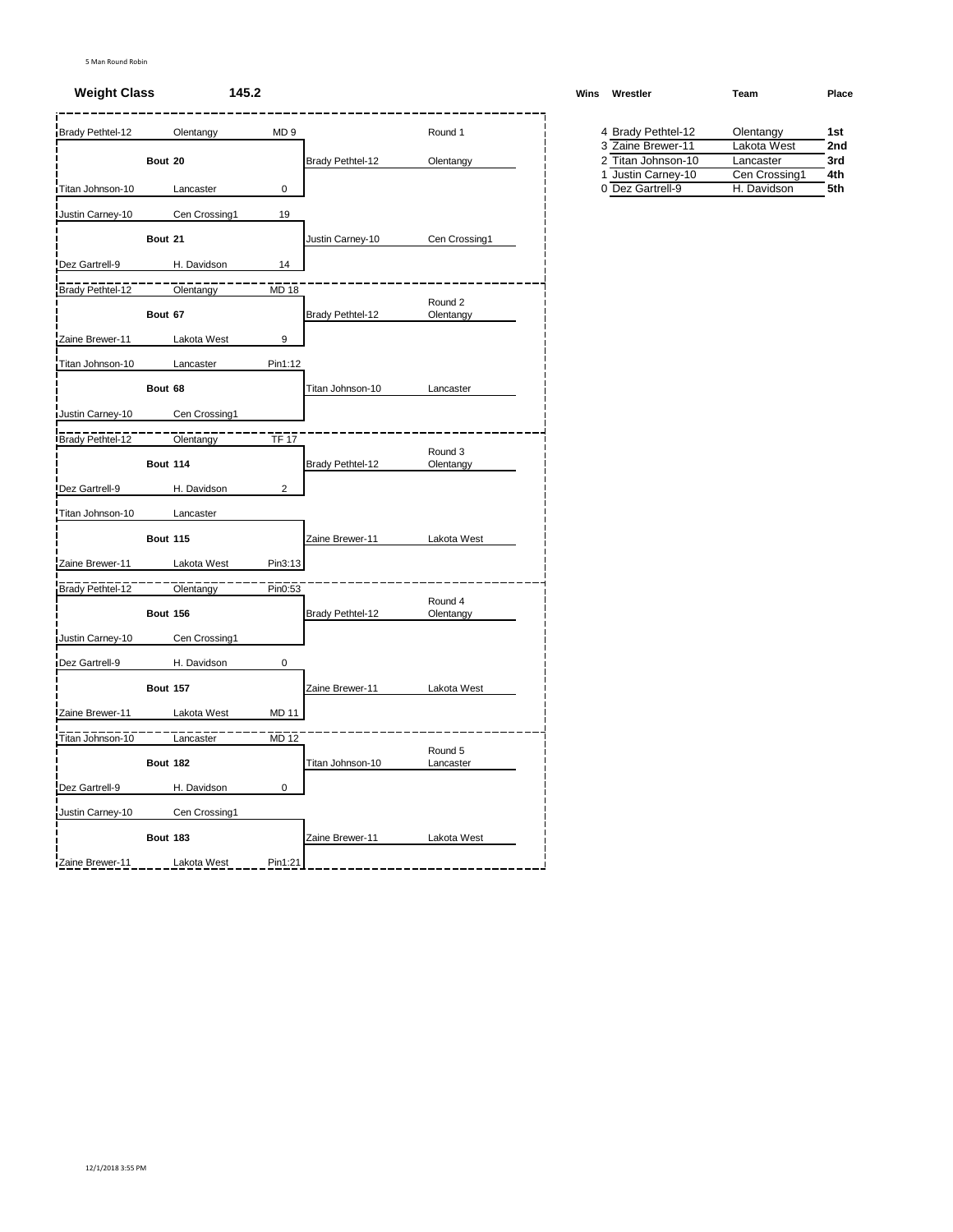# **Weight Class 152.1**

| Daniel Segura-11    | Scioto          | Pin2:30        |                  | Round 1           | 3 Daniel Segura-11                   | Scioto                | 1st        |
|---------------------|-----------------|----------------|------------------|-------------------|--------------------------------------|-----------------------|------------|
|                     | Bout 22         |                | Daniel Segura-11 | Scioto            | 2 Adam Orndorf-11<br>1 Garet Reed-12 | Olentangy<br>Hbradley | 2nc<br>3rd |
|                     |                 |                |                  |                   | 0 Mathew Drovidlic-11                | Hbradley1             | 4th        |
| Mathew Drovidlic-11 | Hbradley1       |                |                  |                   |                                      |                       |            |
| Garet Reed-12       | Hbradley        | 0              |                  |                   |                                      |                       |            |
|                     | Bout 23         |                | Adam Orndorf-11  | Olentangy         |                                      |                       |            |
| Adam Orndorf-11     | Olentangy       | $\overline{7}$ |                  |                   |                                      |                       |            |
| Daniel Segura-11    | Scioto          | Pin1:57        |                  |                   |                                      |                       |            |
|                     | Bout 69         |                | Daniel Segura-11 | Round 2<br>Scioto |                                      |                       |            |
| Garet Reed-12       | Hbradley        |                |                  |                   |                                      |                       |            |
| Mathew Drovidlic-11 | Hbradley1       |                |                  |                   |                                      |                       |            |
|                     | Bout 70         |                | Adam Orndorf-11  | Olentangy         |                                      |                       |            |
| Adam Orndorf-11     | Olentangy       | Pin4:42        |                  |                   |                                      |                       |            |
| Daniel Segura-11    | Scioto          | Pin3:03        |                  |                   |                                      |                       |            |
|                     | <b>Bout 116</b> |                | Daniel Segura-11 | Round 3<br>Scioto |                                      |                       |            |
| Adam Orndorf-11     | Olentangy       |                |                  |                   |                                      |                       |            |
| Mathew Drovidlic-11 | Hbradley1       |                |                  |                   |                                      |                       |            |
|                     | <b>Bout 117</b> |                | Garet Reed-12    | Hbradley          |                                      |                       |            |
| Garet Reed-12       | Hbradley        | Pin1:07        |                  |                   |                                      |                       |            |

| Wins | Wrestler                                  | Team      | Place |
|------|-------------------------------------------|-----------|-------|
|      | 3 Daniel Segura-11                        | Scioto    | 1st   |
|      | 2 Adam Orndorf-11                         | Olentangy | 2nd   |
|      | $\sim$ $\sim$ $\sim$ $\sim$ $\sim$ $\sim$ |           | . .   |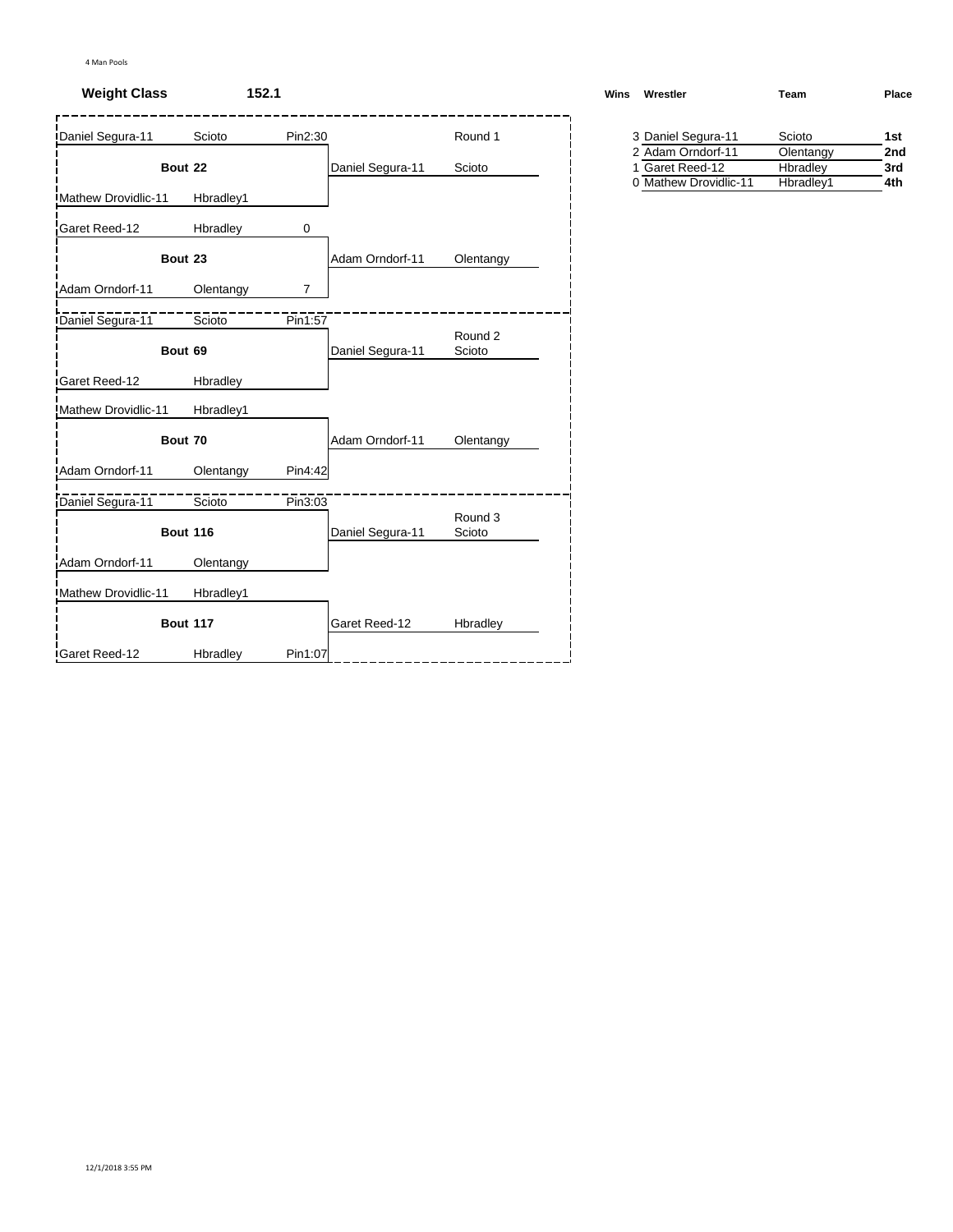## **Weight Class 152.2**

| Romeo Gabriel-12          | Hamilton Twp    | 11           |                  | Round 1                 | 3 Romeo Gabriel-12   | <b>Hamilton Twp</b> | 1st |
|---------------------------|-----------------|--------------|------------------|-------------------------|----------------------|---------------------|-----|
|                           |                 |              |                  |                         | 2 Kelley Smith-12    | St. Xavier          | 2nc |
|                           | Bout 24         |              | Romeo Gabriel-12 | Hamilton Twp            | 1 Jake Gerding-11    | Lakota West         | 3rd |
| Kelley Smith-12           | St. Xavier      | 9            |                  |                         | 0 Tyler Weilbacher-9 | Lancaster           | 4th |
| Jake Gerding-11           | Lakota West     | 8            |                  |                         |                      |                     |     |
|                           | Bout 25         |              | Jake Gerding-11  | Lakota West             |                      |                     |     |
| Tyler Weilbacher-9        | Lancaster       | 3            |                  |                         |                      |                     |     |
| Romeo Gabriel-12          | Hamilton Twp    | 16           |                  |                         |                      |                     |     |
|                           | Bout 71         |              | Romeo Gabriel-12 | Round 2<br>Hamilton Twp |                      |                     |     |
| <b>Jake Gerding-11</b>    | Lakota West     | 11           |                  |                         |                      |                     |     |
| Kelley Smith-12           | St. Xavier      | <b>TF 19</b> |                  |                         |                      |                     |     |
|                           | Bout 72         |              | Kelley Smith-12  | St. Xavier              |                      |                     |     |
| <b>Tyler Weilbacher-9</b> | Lancaster       | 4            |                  |                         |                      |                     |     |
| Romeo Gabriel-12          | Hamilton Twp    | $T$ F 16     |                  |                         |                      |                     |     |
|                           | <b>Bout 118</b> |              | Romeo Gabriel-12 | Round 3<br>Hamilton Twp |                      |                     |     |
| Tyler Weilbacher-9        | Lancaster       | 1            |                  |                         |                      |                     |     |
| Kelley Smith-12           | St. Xavier      | <b>MD 17</b> |                  |                         |                      |                     |     |
|                           | <b>Bout 119</b> |              | Kelley Smith-12  | St. Xavier              |                      |                     |     |
| <b>Jake Gerding-11</b>    | Lakota West     | 6            |                  |                         |                      |                     |     |

| Wrestler<br>Wins   | Team         | Place |  |
|--------------------|--------------|-------|--|
| 3 Romeo Gabriel-12 | Hamilton Twp | 1st   |  |
| 2 Kelley Smith-12  | St. Xavier   | 2nd   |  |

| $-1$ . $0.000$ $y$ $0.0000$ $1 -$ | <u>UU INATIVI</u> | ---- |
|-----------------------------------|-------------------|------|
| 1 Jake Gerding-11                 | Lakota West       | 3rd  |
| 0 Tyler Weilbacher-9              | Lancaster         | 4th  |
|                                   |                   |      |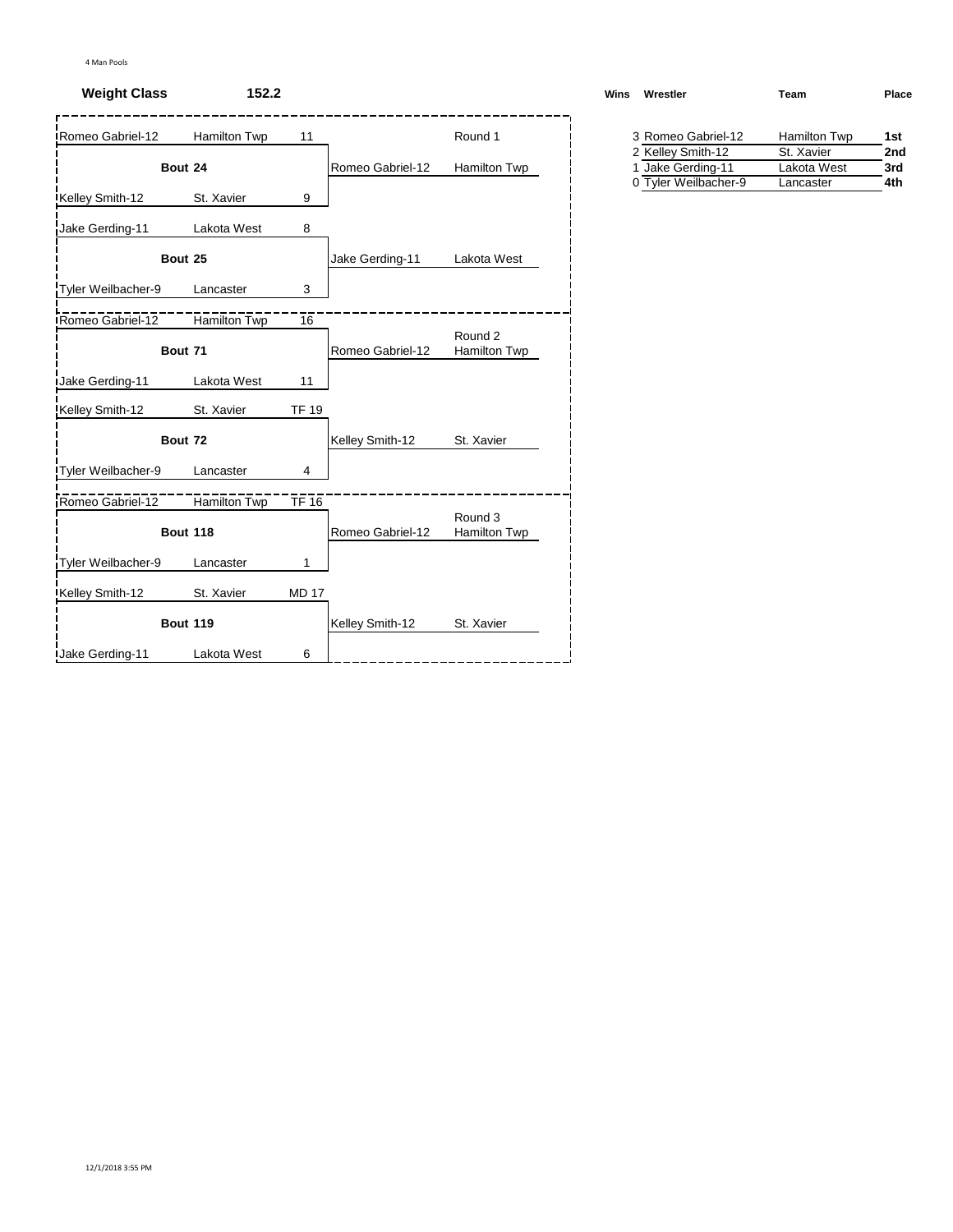#### **Weight Class 160.1 Winsbury <b>Winsbury <b>Winsbury Winsbury Winsbury Winsbury Winsbury Winsbury**

| Dylan Strang-12 |                 | Lancaster    | 6              |                 | Round 1                |  | 4 Dylan Strang-12                    | Lancaster              | 1st        |
|-----------------|-----------------|--------------|----------------|-----------------|------------------------|--|--------------------------------------|------------------------|------------|
|                 |                 |              |                |                 |                        |  | 3 Keith Deleon-12                    | H. Davidson            | 2nc        |
|                 | Bout 26         |              |                | Dylan Strang-12 | Lancaster              |  | 2 Jamie Tommer-11                    | Lakota West            | 3rd        |
| Keith Deleon-12 |                 | H. Davidson  | 4              |                 |                        |  | 1 Caleb Davis-10<br>0 Noah Keener-12 | Cen Crossing<br>Scioto | 4th<br>5th |
|                 |                 |              |                |                 |                        |  |                                      |                        |            |
| Caleb Davis-10  |                 | Cen Crossing | $\overline{2}$ |                 |                        |  |                                      |                        |            |
|                 | Bout 27         |              |                | Jamie Tommer-11 | Lakota West            |  |                                      |                        |            |
| Jamie Tommer-11 |                 | Lakota West  | $\overline{7}$ |                 |                        |  |                                      |                        |            |
|                 |                 |              |                |                 |                        |  |                                      |                        |            |
| Dylan Strang-12 |                 | Lancaster    | <b>MD 14</b>   |                 | Round 2                |  |                                      |                        |            |
|                 | Bout 73         |              |                | Dylan Strang-12 | Lancaster              |  |                                      |                        |            |
| Noah Keener-12  |                 | Scioto       | 6              |                 |                        |  |                                      |                        |            |
|                 |                 |              |                |                 |                        |  |                                      |                        |            |
| Keith Deleon-12 |                 | H. Davidson  | Pin1:25        |                 |                        |  |                                      |                        |            |
|                 | Bout 74         |              |                | Keith Deleon-12 | H. Davidson            |  |                                      |                        |            |
| Caleb Davis-10  |                 | Cen Crossing |                |                 |                        |  |                                      |                        |            |
|                 |                 |              |                |                 |                        |  |                                      |                        |            |
| Dylan Strang-12 |                 | Lancaster    | 7              |                 |                        |  |                                      |                        |            |
|                 | <b>Bout 120</b> |              |                | Dylan Strang-12 | Round 3<br>Lancaster   |  |                                      |                        |            |
|                 |                 |              |                |                 |                        |  |                                      |                        |            |
| Jamie Tommer-11 |                 | Lakota West  | 4              |                 |                        |  |                                      |                        |            |
| Keith Deleon-12 |                 | H. Davidson  | 11             |                 |                        |  |                                      |                        |            |
|                 | <b>Bout 121</b> |              |                | Keith Deleon-12 | H. Davidson            |  |                                      |                        |            |
|                 |                 |              |                |                 |                        |  |                                      |                        |            |
| Noah Keener-12  |                 | Scioto       | 4              |                 |                        |  |                                      |                        |            |
| Dylan Strang-12 |                 | Lancaster    | $\overline{7}$ |                 |                        |  |                                      |                        |            |
|                 | <b>Bout 158</b> |              |                | Dylan Strang-12 | Round 4<br>Lancaster   |  |                                      |                        |            |
|                 |                 |              |                |                 |                        |  |                                      |                        |            |
| Caleb Davis-10  |                 | Cen Crossing | 0              |                 |                        |  |                                      |                        |            |
| Jamie Tommer-11 |                 | Lakota West  | Pin2:33        |                 |                        |  |                                      |                        |            |
|                 | <b>Bout 159</b> |              |                | Jamie Tommer-11 | Lakota West            |  |                                      |                        |            |
|                 |                 |              |                |                 |                        |  |                                      |                        |            |
| Noah Keener-12  |                 | Scioto       |                |                 |                        |  |                                      |                        |            |
| Keith Deleon-12 |                 | H. Davidson  | MD 8           |                 |                        |  |                                      |                        |            |
|                 | <b>Bout 184</b> |              |                | Keith Deleon-12 | Round 5<br>H. Davidson |  |                                      |                        |            |
|                 |                 |              |                |                 |                        |  |                                      |                        |            |
| Jamie Tommer-11 |                 | Lakota West  | $\mathsf 0$    |                 |                        |  |                                      |                        |            |
| Caleb Davis-10  |                 | Cen Crossing | 11             |                 |                        |  |                                      |                        |            |
|                 | <b>Bout 185</b> |              |                | Caleb Davis-10  | Cen Crossing           |  |                                      |                        |            |
|                 |                 |              |                |                 |                        |  |                                      |                        |            |
| Noah Keener-12  |                 | Scioto       | 8              |                 |                        |  |                                      |                        |            |

| ins | Wrestler          | Team         | Place |
|-----|-------------------|--------------|-------|
|     |                   |              |       |
|     | 4 Dylan Strang-12 | Lancaster    | 1st   |
|     | 3 Keith Deleon-12 | H. Davidson  | 2nd   |
|     | 2 Jamie Tommer-11 | Lakota West  | 3rd   |
|     | 1 Caleb Davis-10  | Cen Crossing | 4th   |
|     | 0 Noah Keener-12  | Scioto       | 5th   |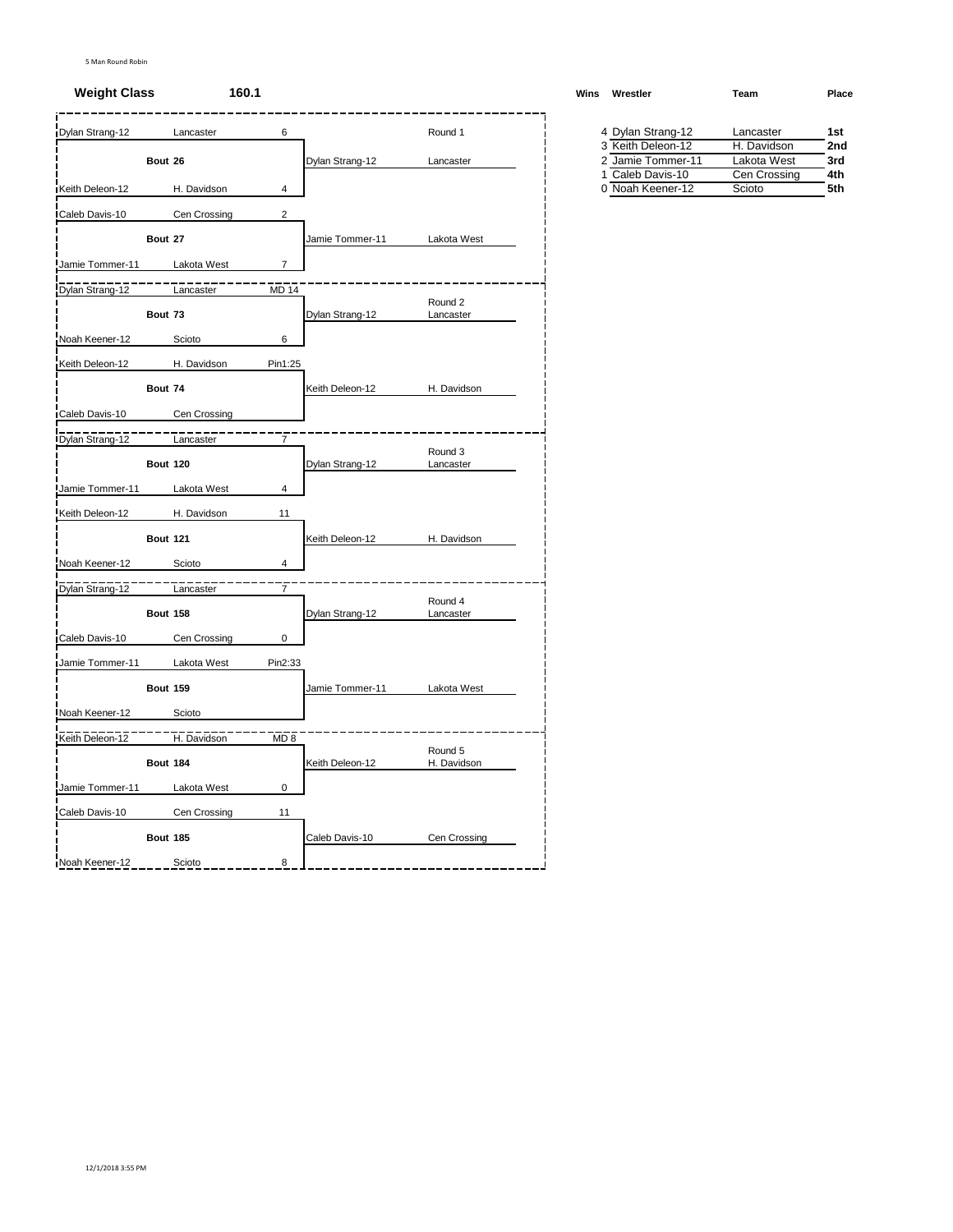| Damian Jarmon-11  |                 | Hamilton Twp  | Pin08.0        |                   | Round 1                 |  | 4 Nolen Hatten-11   | St. Xavier    | 1st |
|-------------------|-----------------|---------------|----------------|-------------------|-------------------------|--|---------------------|---------------|-----|
|                   |                 |               |                |                   |                         |  | 3 Damian Jarmon-11  | Hamilton Twp  | 2nc |
|                   | Bout 28         |               |                | Damian Jarmon-11  | <b>Hamilton Twp</b>     |  | 2 Alex Schmidt-11   | Hbradley      | 3rd |
|                   |                 |               |                |                   |                         |  | 1 Austin Vazquez-11 | Cen Crossing1 | 4th |
| Austin Vazquez-11 |                 | Cen Crossing1 |                |                   |                         |  | 0 Laith Khalil-11   | H. Davidson1  | 5th |
| Laith Khalil-11   |                 | H. Davidson1  |                |                   |                         |  |                     |               |     |
|                   | Bout 29         |               |                | Alex Schmidt-11   | Hbradley                |  |                     |               |     |
| Alex Schmidt-11   |                 | Hbradley      | Pin1:18        |                   |                         |  |                     |               |     |
| Damian Jarmon-11  |                 | Hamilton Twp  |                |                   |                         |  |                     |               |     |
|                   | Bout 75         |               |                | Nolen Hatten-11   | Round 2<br>St. Xavier   |  |                     |               |     |
| Nolen Hatten-11   |                 | St. Xavier    | Pin4:57        |                   |                         |  |                     |               |     |
|                   |                 |               |                |                   |                         |  |                     |               |     |
| Austin Vazquez-11 |                 | Cen Crossing1 | Pin2:15        |                   |                         |  |                     |               |     |
|                   | Bout 76         |               |                | Austin Vazquez-11 | Cen Crossing1           |  |                     |               |     |
| Laith Khalil-11   |                 | H. Davidson1  |                |                   |                         |  |                     |               |     |
| Damian Jarmon-11  |                 | Hamilton Twp  | MD 13          |                   |                         |  |                     |               |     |
|                   | <b>Bout 122</b> |               |                | Damian Jarmon-11  | Round 3<br>Hamilton Twp |  |                     |               |     |
| Alex Schmidt-11   |                 | Hbradley      | $\mathbf{1}$   |                   |                         |  |                     |               |     |
| Austin Vazquez-11 |                 | Cen Crossing1 |                |                   |                         |  |                     |               |     |
|                   | <b>Bout 123</b> |               |                | Nolen Hatten-11   | St. Xavier              |  |                     |               |     |
| Nolen Hatten-11   |                 | St. Xavier    | Pin4:49        |                   |                         |  |                     |               |     |
| Damian Jarmon-11  |                 | Hamilton Twp  | Pin1:29        |                   |                         |  |                     |               |     |
|                   |                 |               |                |                   | Round 4                 |  |                     |               |     |
|                   | <b>Bout 160</b> |               |                | Damian Jarmon-11  | Hamilton Twp            |  |                     |               |     |
| Laith Khalil-11   |                 | H. Davidson1  |                |                   |                         |  |                     |               |     |
| Alex Schmidt-11   |                 | Hbradley      | 3              |                   |                         |  |                     |               |     |
|                   | <b>Bout 161</b> |               |                | Nolen Hatten-11   | St. Xavier              |  |                     |               |     |
| Nolen Hatten-11   |                 | St. Xavier    | 7              |                   |                         |  |                     |               |     |
| Austin Vazquez-11 |                 | Cen Crossing1 | $\overline{2}$ |                   |                         |  |                     |               |     |
|                   | <b>Bout 186</b> |               |                | Alex Schmidt-11   | Round 5<br>Hbradley     |  |                     |               |     |
| Alex Schmidt-11   |                 |               | <b>MD 11</b>   |                   |                         |  |                     |               |     |
|                   |                 | Hbradley      |                |                   |                         |  |                     |               |     |
| Laith Khalil-11   |                 | H. Davidson1  |                |                   |                         |  |                     |               |     |
|                   | <b>Bout 187</b> |               |                | Nolen Hatten-11   | St. Xavier              |  |                     |               |     |
| Nolen Hatten-11   |                 | St. Xavier    | Pin1:09        |                   |                         |  |                     |               |     |

| <b>Weight Class</b> | 160.2         |         |                  |                     | Wins | Wrestler           | Team          | Place |
|---------------------|---------------|---------|------------------|---------------------|------|--------------------|---------------|-------|
| mian Jarmon-11      | Hamilton Twp  | Pin08.0 |                  | Round 1             |      | 4 Nolen Hatten-11  | St. Xavier    | 1st   |
|                     |               |         |                  |                     |      | 3 Damian Jarmon-11 | Hamilton Twp  | 2nd   |
|                     | Bout 28       |         | Damian Jarmon-11 | <b>Hamilton Twp</b> |      | 2 Alex Schmidt-11  | Hbradlev      | 3rd   |
|                     |               |         |                  |                     |      | Austin Vazquez-11  | Cen Crossing1 | 4th   |
| stin Vazquez-11     | Cen Crossing1 |         |                  |                     |      | 0 Laith Khalil-11  | H. Davidson1  | 5th   |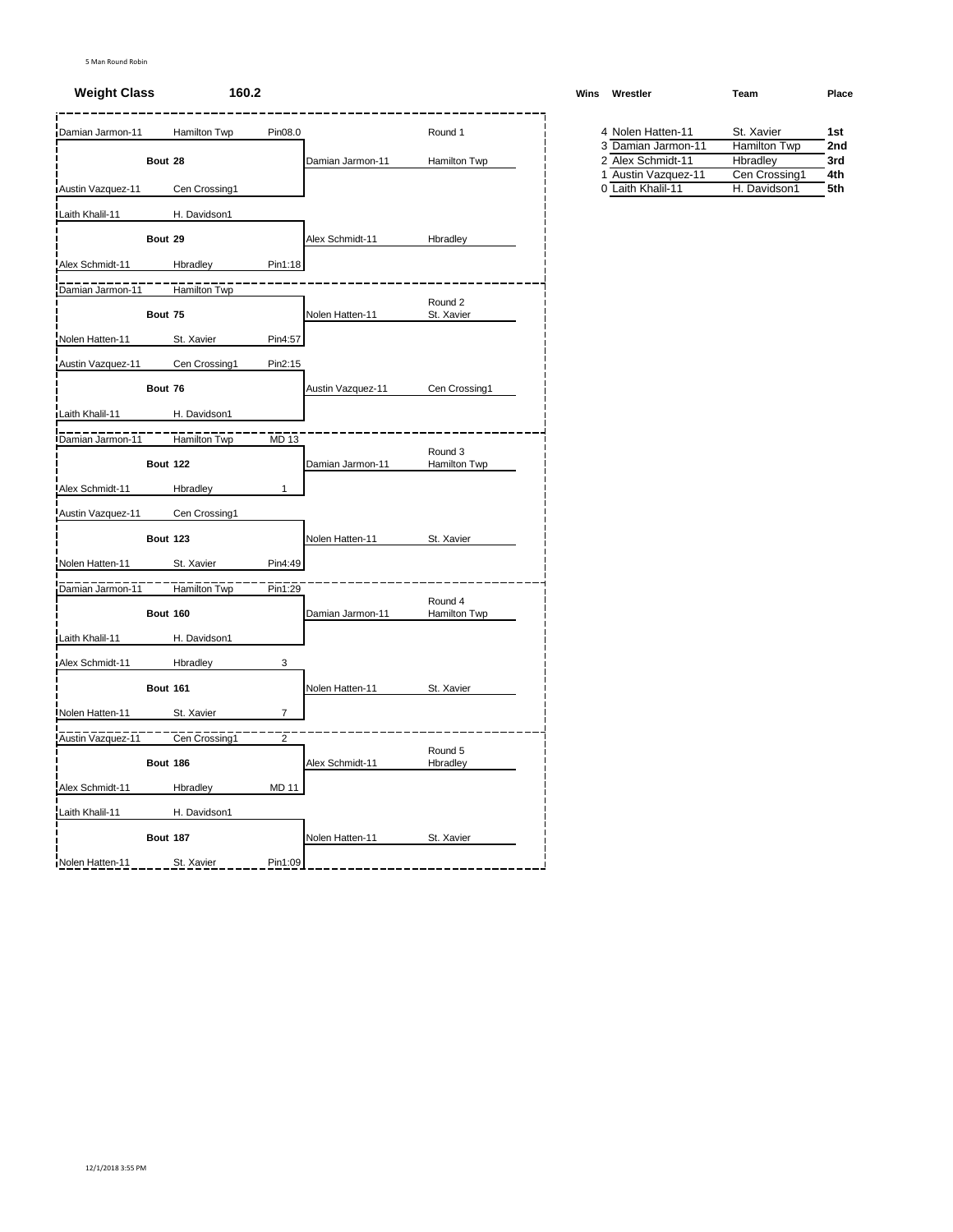| Jason Torrible-12        | St. Xavier      | Pin5:22         |                   | Round 1                | 2 | Jason Torrible-12 | St. Xavier  | 1st |
|--------------------------|-----------------|-----------------|-------------------|------------------------|---|-------------------|-------------|-----|
|                          |                 |                 |                   |                        |   | Dylan Evans-11    | H. Davidson | 2nc |
|                          | Bout 30         |                 | Jason Torrible-12 | St. Xavier             | 0 | Logan Germaine-11 | Hbradley    | 3rd |
| Dylan Evans-11           | H. Davidson     |                 |                   |                        |   |                   |             |     |
| <b>Jason Torrible-12</b> | St. Xavier      | MD <sub>9</sub> |                   |                        |   |                   |             |     |
|                          | Bout 77         |                 | Jason Torrible-12 | Round 2<br>St. Xavier  |   |                   |             |     |
| Logan Germaine-11        | Hbradley        |                 |                   |                        |   |                   |             |     |
| Dylan Evans-11           | H. Davidson     | 6               |                   |                        |   |                   |             |     |
|                          | <b>Bout 124</b> |                 | Dylan Evans-11    | Round 3<br>H. Davidson |   |                   |             |     |
| Logan Germaine-11        | Hbradley        | 4               |                   |                        |   |                   |             |     |

| <b>Weight Class</b> | 170.1      |                   |            | Wins | Wrestler          | Team        | <b>Place</b> |
|---------------------|------------|-------------------|------------|------|-------------------|-------------|--------------|
| son Torrible-12     | St. Xavier | Pin5:22           | Round 1    |      | Jason Torrible-12 | St. Xavier  | 1st          |
|                     |            |                   |            |      | Dylan Evans-11    | H. Davidson | 2nd          |
|                     | Bout 30    | Jason Torrible-12 | St. Xavier |      | Logan Germaine-11 | Hbradlev    | 3rd          |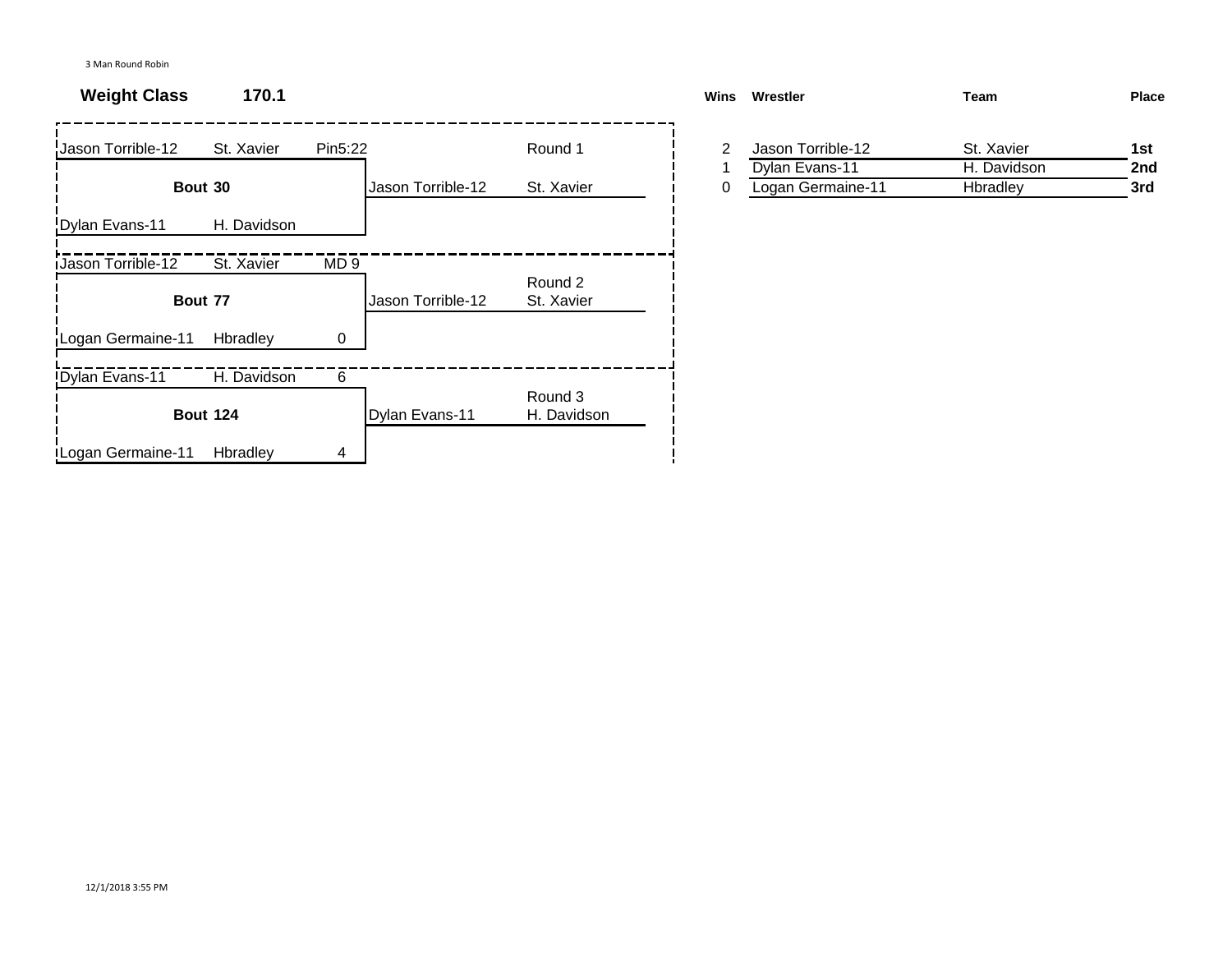# **Weight Class 170.2**

| Sage Hill-11                  | Lancaster       |         |                              | Round 1              | 3 Joe Hulefeld-11                                 | St. Xavier1 |  |
|-------------------------------|-----------------|---------|------------------------------|----------------------|---------------------------------------------------|-------------|--|
|                               | Bout 31         |         | Joe Hulefeld-11              | St. Xavier1          | 2 Mohammed Hussein-12 Olentangy<br>1 Sage Hill-11 | Lancaster   |  |
| Joe Hulefeld-11               | St. Xavier1     | Pin3:43 |                              |                      | 0 Josh Mahich-10                                  | Lakota West |  |
| Josh Mahich-10                | Lakota West     |         |                              |                      |                                                   |             |  |
|                               | Bout 32         |         | Mohammed Hussein-1 Olentangy |                      |                                                   |             |  |
| Mohammed Hussein-12 Olentangy |                 | Pin2:56 |                              |                      |                                                   |             |  |
| Sage Hill-11                  | Lancaster       | Pin1:20 |                              |                      |                                                   |             |  |
|                               | Bout 78         |         | Sage Hill-11                 | Round 2<br>Lancaster |                                                   |             |  |
| Josh Mahich-10                | Lakota West     |         |                              |                      |                                                   |             |  |
| Joe Hulefeld-11               | St. Xavier1     | Pin1:46 |                              |                      |                                                   |             |  |
|                               | Bout 79         |         | Joe Hulefeld-11              | St. Xavier1          |                                                   |             |  |
| Mohammed Hussein-12 Olentangy |                 |         |                              |                      |                                                   |             |  |
| Sage Hill-11                  | Lancaster       |         |                              |                      |                                                   |             |  |
|                               | <b>Bout 125</b> |         | Mohammed Hussein-1 Olentangy | Round 3              |                                                   |             |  |
| Mohammed Hussein-12 Olentangy |                 | Pin3:18 |                              |                      |                                                   |             |  |
| Joe Hulefeld-11               | St. Xavier1     | Pin3:31 |                              |                      |                                                   |             |  |
|                               | <b>Bout 126</b> |         | Joe Hulefeld-11              | St. Xavier1          |                                                   |             |  |
| <b>Josh Mahich-10</b>         | Lakota West     |         |                              |                      |                                                   |             |  |

| Wins | Wrestler                        | Team        | Place |
|------|---------------------------------|-------------|-------|
|      | 3 Joe Hulefeld-11               | St. Xavier1 | 1st   |
|      | 2 Mohammed Hussein-12 Olentangy |             | 2nd   |

| $\epsilon$ worldning ridgeon is oftendigy |             | ---  |
|-------------------------------------------|-------------|------|
| 1 Sage Hill-11                            | Lancaster   | 3rd  |
| 0 Josh Mahich-10                          | Lakota West | 4th. |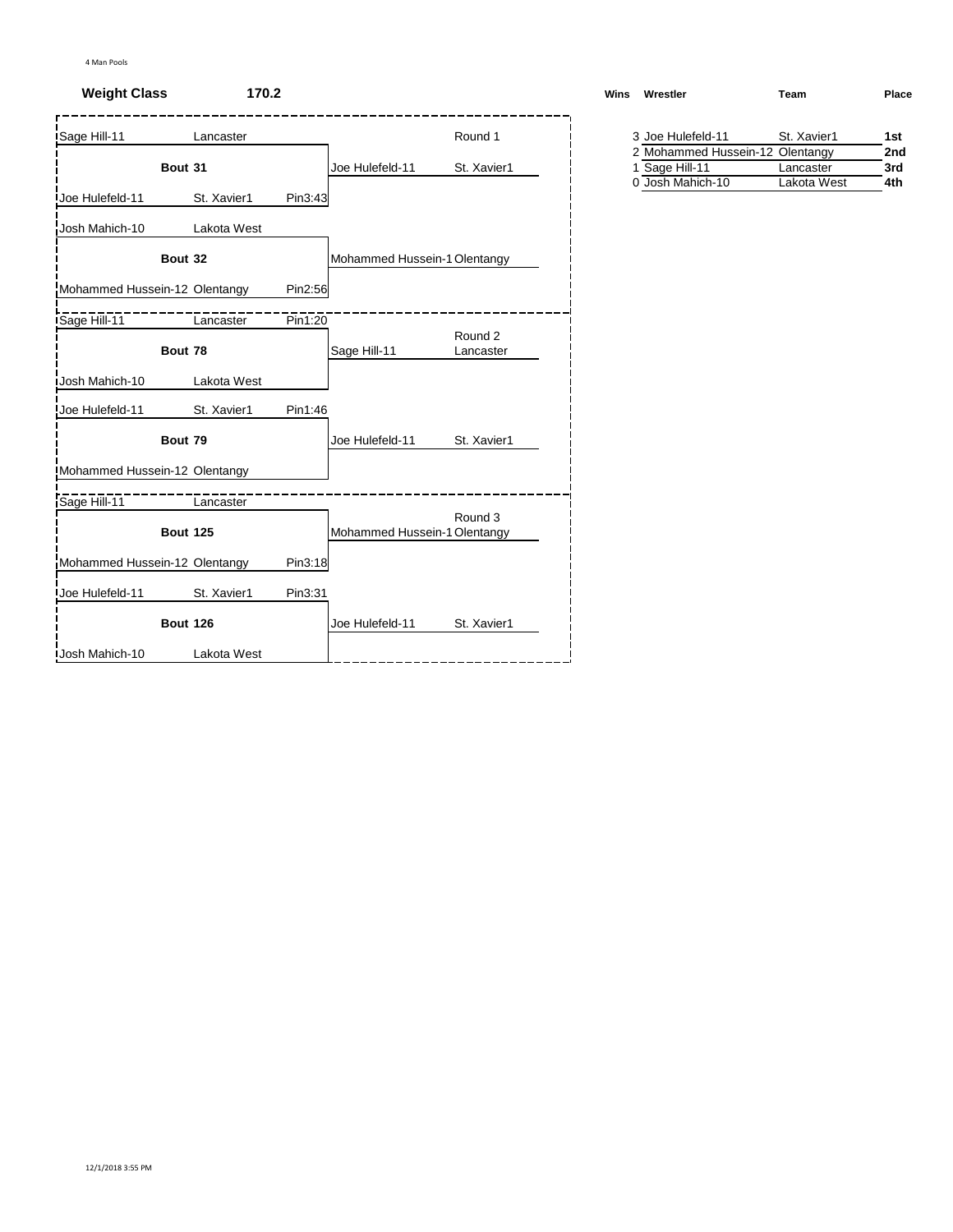# **Weight Class 182.1**

| Colton Doup-12           | Olentangy       | Pin3:35         |                  | Round 1                | 2 | Colton Doup-12   | Olentangy   | 1st |
|--------------------------|-----------------|-----------------|------------------|------------------------|---|------------------|-------------|-----|
|                          |                 |                 |                  |                        |   | Nick Lingaman-11 | H. Davidson | 2nc |
|                          | Bout 33         |                 | Colton Doup-12   | Olentangy              | 0 | Donavon Raver-11 | Lancaster   | 3rd |
| Nick Lingaman-11         | H. Davidson     |                 |                  |                        |   |                  |             |     |
| <b>iColton Doup-12</b>   | Olentangy       | MD <sub>8</sub> |                  |                        |   |                  |             |     |
|                          | Bout 80         |                 | Colton Doup-12   | Round 2<br>Olentangy   |   |                  |             |     |
| Donavon Raver-11         | Lancaster       | 0               |                  |                        |   |                  |             |     |
| Nick Lingaman-11         | H. Davidson     | 16              |                  |                        |   |                  |             |     |
|                          | <b>Bout 127</b> |                 | Nick Lingaman-11 | Round 3<br>H. Davidson |   |                  |             |     |
| <b>IDonavon Raver-11</b> | Lancaster       | 11              |                  |                        |   |                  |             |     |

| Wins | Wrestler         | Team        | Place |
|------|------------------|-------------|-------|
|      | Colton Doup-12   | Olentangy   | 1st   |
|      | Nick Lingaman-11 | H. Davidson | 2nd   |
| 0    | Donavon Raver-11 | Lancaster   | 3rd   |
|      |                  |             |       |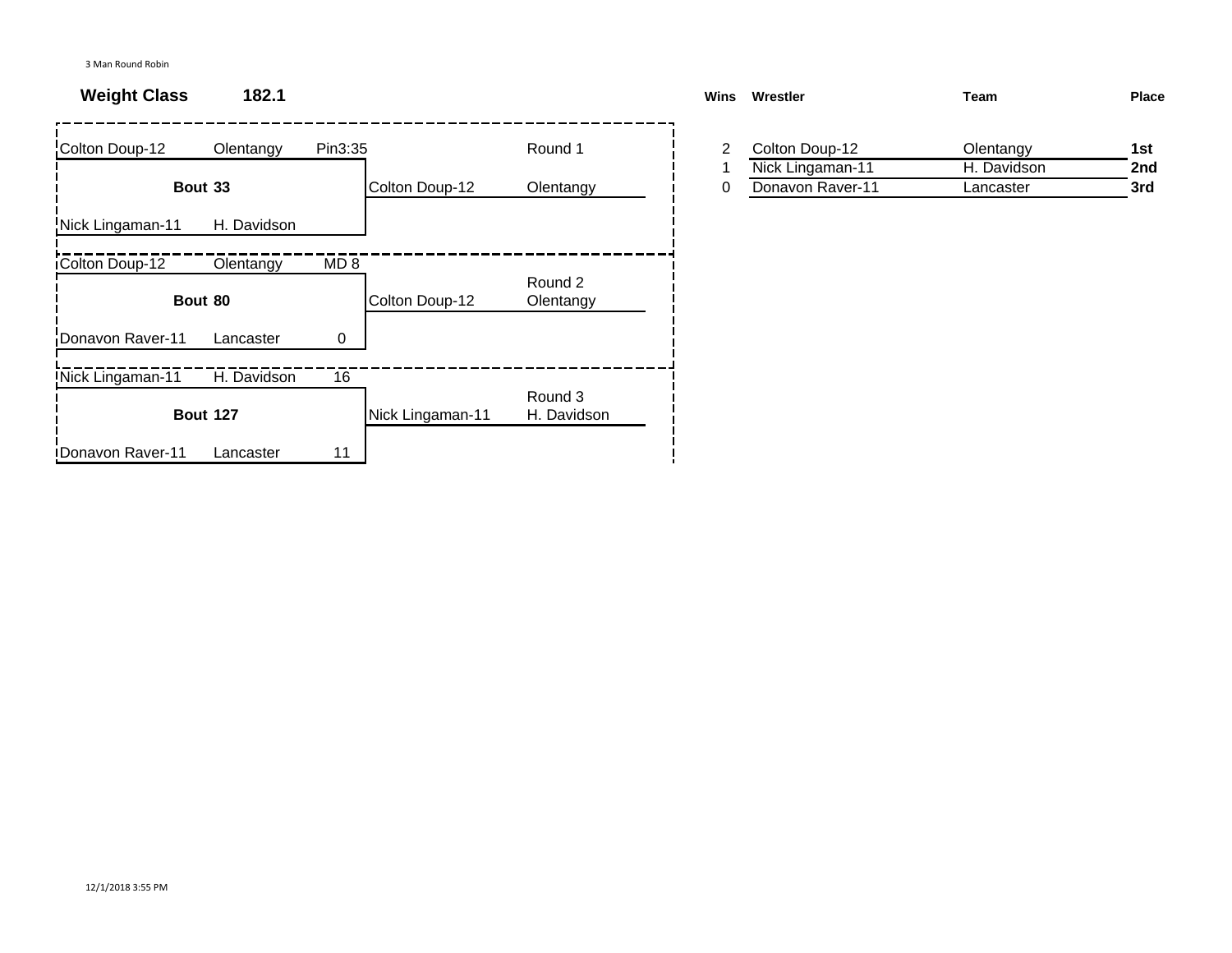### **Weight Class 182.2**

| Dylan Ball-12         | Hbradley        | <b>TF 18</b>   |                  | Round 1               | 3 Joel Martinez-11                        | St. Xavier             |
|-----------------------|-----------------|----------------|------------------|-----------------------|-------------------------------------------|------------------------|
|                       |                 |                |                  |                       | 2 Dylan Ball-12                           | Hbradley               |
| Bout 34               |                 |                | Dylan Ball-12    | Hbradley              | 1 Scott Swain-12<br>0 Michael Bradshaw-10 | Scioto<br>Cen Crossing |
| Michael Bradshaw-10   | Cen Crossing    | 3              |                  |                       |                                           |                        |
| Scott Swain-12        | Scioto          |                |                  |                       |                                           |                        |
| Bout 35               |                 |                | Joel Martinez-11 | St. Xavier            |                                           |                        |
| Joel Martinez-11      | St. Xavier      | Pin1:59        |                  |                       |                                           |                        |
| Dylan Ball-12         | <b>Hbradley</b> | $\overline{5}$ |                  |                       |                                           |                        |
| Bout 81               |                 |                | Dylan Ball-12    | Round 2<br>Hbradley   |                                           |                        |
| <b>Scott Swain-12</b> | Scioto          | $\overline{2}$ |                  |                       |                                           |                        |
| Michael Bradshaw-10   | Cen Crossing    |                |                  |                       |                                           |                        |
| Bout 82               |                 |                | Joel Martinez-11 | St. Xavier            |                                           |                        |
| Joel Martinez-11      | St. Xavier      | Pin1:13        |                  |                       |                                           |                        |
| Dylan Ball-12         | <b>Hbradley</b> | $\overline{4}$ |                  |                       |                                           |                        |
| <b>Bout 128</b>       |                 |                | Joel Martinez-11 | Round 3<br>St. Xavier |                                           |                        |
| Joel Martinez-11      | St. Xavier      | 6              |                  |                       |                                           |                        |
| Michael Bradshaw-10   | Cen Crossing    |                |                  |                       |                                           |                        |
| <b>Bout 129</b>       |                 |                | Scott Swain-12   | Scioto                |                                           |                        |
| Scott Swain-12        | Scioto          | Pin1:35        |                  |                       |                                           |                        |

| Wins | Wrestler           | Team       | <b>Place</b> |
|------|--------------------|------------|--------------|
|      | 3 Joel Martinez-11 | St. Xavier | 1st          |
|      | 2 Dylan Ball-12    | Hbradley   | 2nd          |

| 1 Scott Swain-12      | Scioto       | 3rd |
|-----------------------|--------------|-----|
| 0 Michael Bradshaw-10 | Cen Crossing | 4th |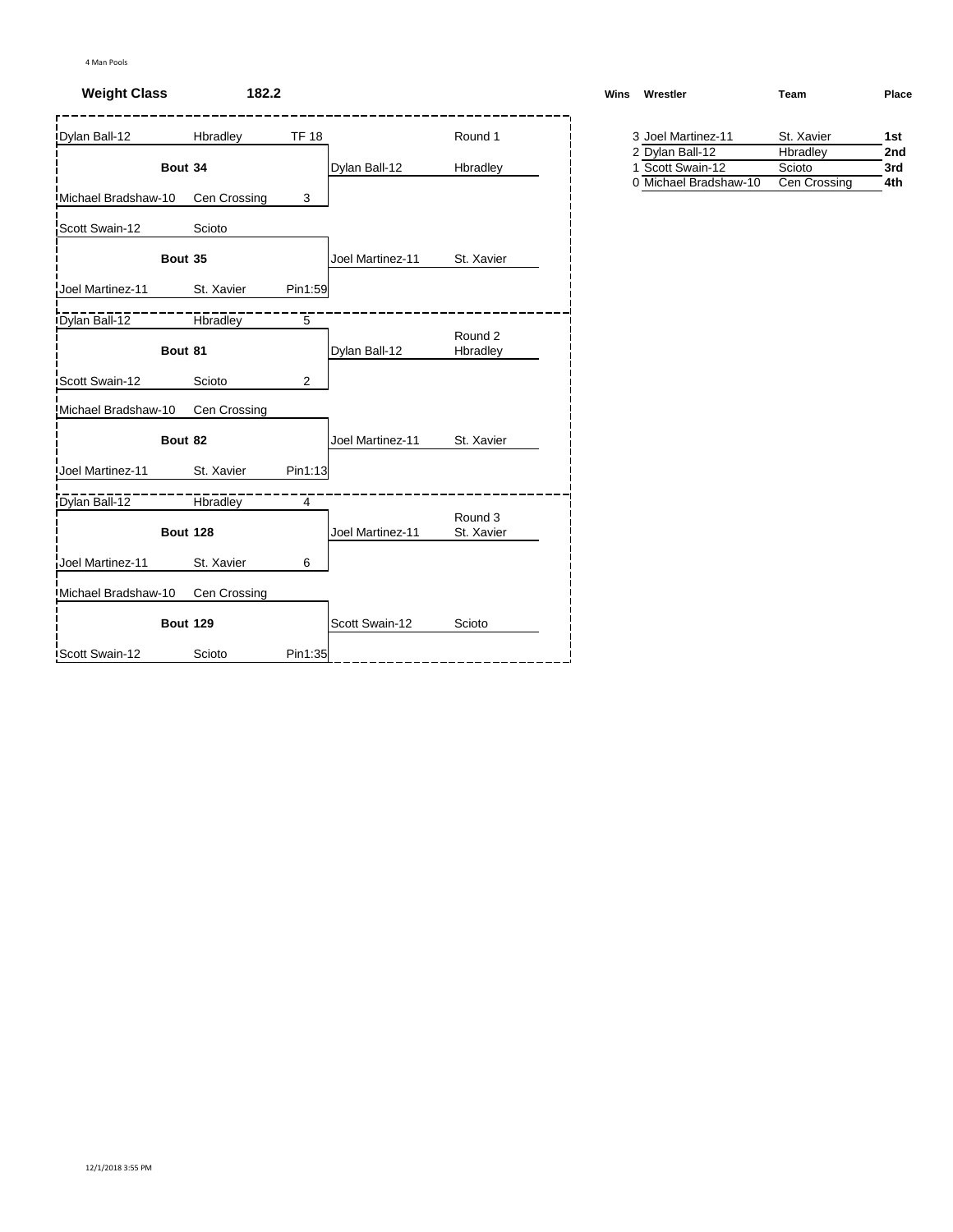## **Weight Class 195.1**

| Dan Delgratta-12     | Olentangy       | Pin1:48     |                                  | Round 1   | 3 Nathan Vanhouten-11                     | Cen Crossing           |
|----------------------|-----------------|-------------|----------------------------------|-----------|-------------------------------------------|------------------------|
| Bout 36              |                 |             | Dan Delgratta-12                 | Olentangy | 2 Dan Delgratta-12<br>1 Carson Rainier-11 | Olentangy<br>Lancaster |
| Folly Misseou-10     | H. Davidson     |             |                                  |           | 0 Folly Misseou-10                        | H. Davidson            |
| Nathan Vanhouten-11  | Cen Crossing    | 4           |                                  |           |                                           |                        |
| Bout 37              |                 |             | Nathan Vanhouten-11 Cen Crossing |           |                                           |                        |
| Carson Rainier-11    | Lancaster       | $\mathbf 0$ |                                  |           |                                           |                        |
| Dan Delgratta-12     | Olentangy       |             |                                  |           |                                           |                        |
| Bout 83              |                 |             | Nathan Vanhouten-11 Cen Crossing | Round 2   |                                           |                        |
| Nathan Vanhouten-11  | Cen Crossing    | Pin3:18     |                                  |           |                                           |                        |
| Folly Misseou-10     | H. Davidson     |             |                                  |           |                                           |                        |
| Bout 84              |                 |             | Carson Rainier-11                | Lancaster |                                           |                        |
| Carson Rainier-11    | Lancaster       | Pin1:39     |                                  |           |                                           |                        |
| Dan Delgratta-12     | Olentangy       | Pin2:47     |                                  | Round 3   |                                           |                        |
|                      | <b>Bout 130</b> |             | Dan Delgratta-12                 | Olentangy |                                           |                        |
| Carson Rainier-11    | Lancaster       |             |                                  |           |                                           |                        |
| Folly Misseou-10     | H. Davidson     |             |                                  |           |                                           |                        |
|                      | <b>Bout 131</b> |             | Nathan Vanhouten-11 Cen Crossing |           |                                           |                        |
| INathan Vanhouten-11 | Cen Crossing    | Pin0:47     |                                  |           |                                           |                        |

| Wins Wrestler                      | Team | <b>Place</b> |
|------------------------------------|------|--------------|
| 3 Nathan Vanhouten-11 Cen Crossing |      | 1st          |

| 2 Dan Delgratta-12  | Olentangy   | 2nd |
|---------------------|-------------|-----|
| 1 Carson Rainier-11 | Lancaster   | 3rd |
| 0 Folly Misseou-10  | H. Davidson | 4th |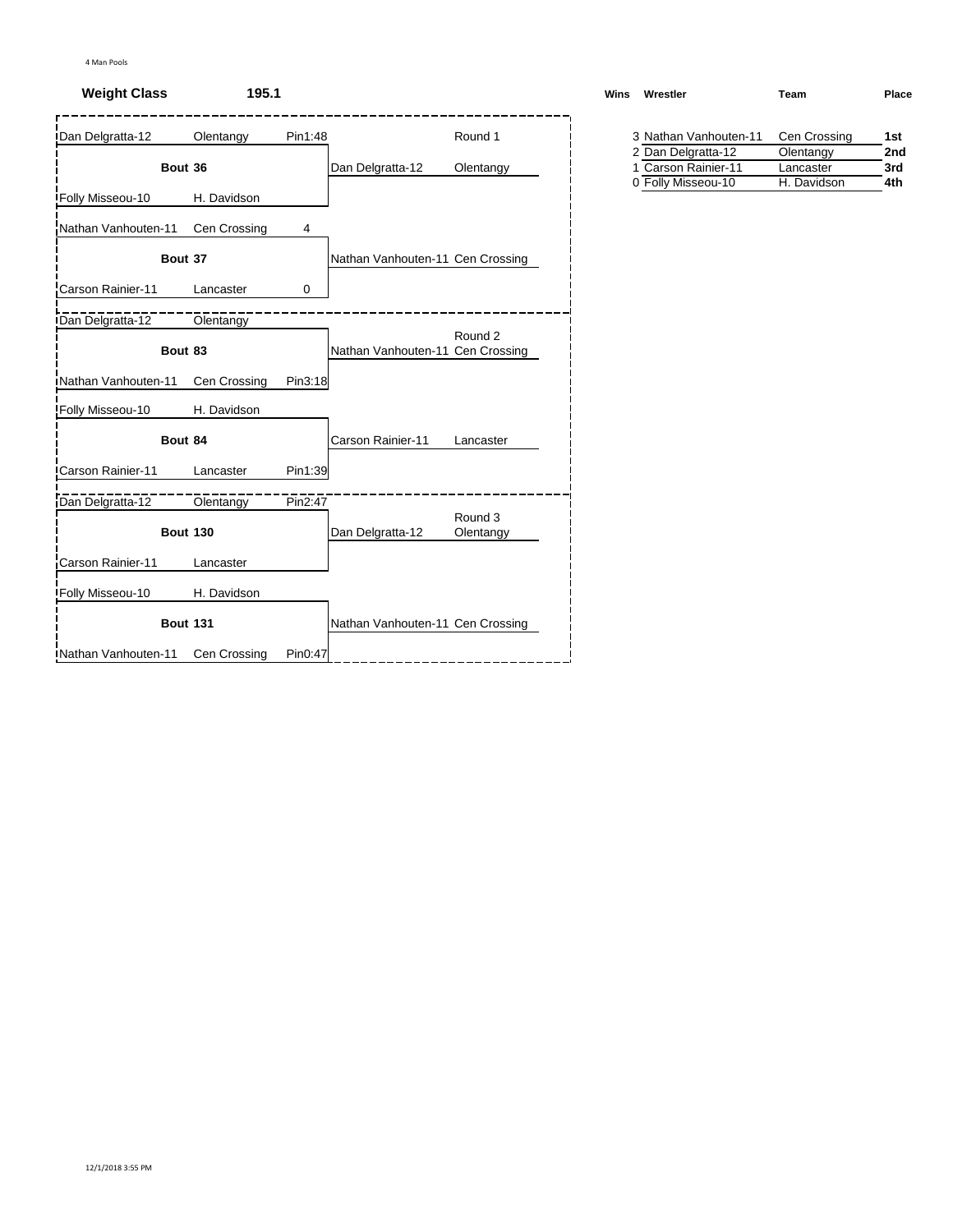## **Weight Class 195.2**

| Kyle Demoss-11          | Hbradley            | Pin1:37 |                 | Round 1             | 3 Kyle Demoss-11 |
|-------------------------|---------------------|---------|-----------------|---------------------|------------------|
|                         |                     |         |                 |                     |                  |
| Bout 38                 |                     |         | Kyle Demoss-11  | Hbradley            |                  |
| Max Webb-9              | Cen Crossing1       |         |                 |                     |                  |
| Eli Knollman-12         | Lakota West         | Pin1:42 |                 |                     |                  |
| Bout 39                 |                     |         | Eli Knollman-12 | Lakota West         |                  |
| Ethan Cramblit-10       | Hamilton Twp        |         |                 |                     |                  |
| Kyle Demoss-11          | <b>Hbradley</b>     | 10      |                 | Round 2             |                  |
| Bout 85                 |                     |         | Kyle Demoss-11  | Hbradley            |                  |
| <b>IEli Knollman-12</b> | Lakota West         | 3       |                 |                     |                  |
| Max Webb-9              | Cen Crossing1       | Pin1:49 |                 |                     |                  |
| Bout 86                 |                     |         | Max Webb-9      | Cen Crossing1       |                  |
| Ethan Cramblit-10       | <b>Hamilton Twp</b> |         |                 |                     |                  |
| Kyle Demoss-11          | Hbradley            | Pin1:49 |                 |                     |                  |
|                         | <b>Bout 132</b>     |         | Kyle Demoss-11  | Round 3<br>Hbradley |                  |
| Ethan Cramblit-10       | Hamilton Twp        |         |                 |                     |                  |
| Max Webb-9              | Cen Crossing1       | Pin2:29 |                 |                     |                  |
|                         | <b>Bout 133</b>     |         | Max Webb-9      | Cen Crossing1       |                  |
| <b>IEli Knollman-12</b> | Lakota West         |         |                 |                     |                  |

| Wins | Wrestler         | Team              | Place |
|------|------------------|-------------------|-------|
|      | 3 Kyle Demoss-11 | Hbradley          | 1st   |
|      | $2$ May Wabb $0$ | $C_{2D}$ $C_{22}$ | ົາຕະປ |

| 2 Max Webb-9        | Cen Crossing1 | 2nd |
|---------------------|---------------|-----|
| 1 Eli Knollman-12   | Lakota West   | 3rd |
| 0 Ethan Cramblit-10 | Hamilton Twp  | 4th |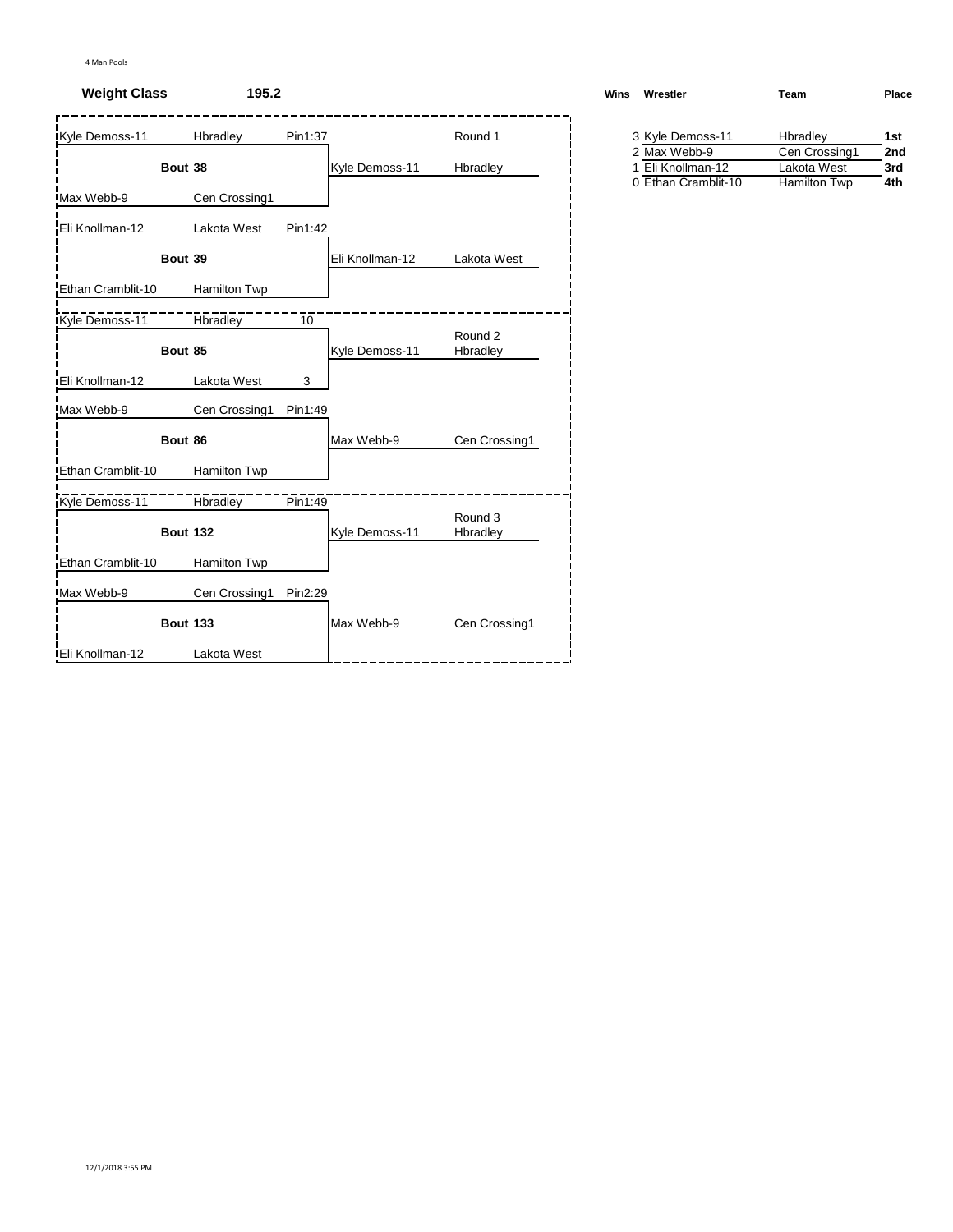#### **Weight Class 220.1 Winsbury <b>WRESTLER WRESTLER**

| Zak Hughey-12              |                 | H. Davidson   | Pin1:34        |                   | Round 1                |  | 4 Zak Hughey-12      | H. Davidson   | 1st |
|----------------------------|-----------------|---------------|----------------|-------------------|------------------------|--|----------------------|---------------|-----|
|                            |                 |               |                |                   |                        |  | 3 Johan Martinez-11  | St. Xavier    | 2nc |
|                            | Bout 40         |               |                | Zak Hughey-12     | H. Davidson            |  | 2 Aneesh Vyas-10     | Lakota West   | 3rd |
|                            |                 |               |                |                   |                        |  | 1 Tra Helsel-9       | Cen Crossing1 | 4th |
| Tra Helsel-9               |                 | Cen Crossing1 |                |                   |                        |  | 0 Brandon Wheeler-10 | Hamilton Twp1 | 5th |
| <b>IBrandon Wheeler-10</b> |                 | Hamilton Twp1 |                |                   |                        |  |                      |               |     |
|                            | Bout 41         |               |                | Aneesh Vyas-10    | Lakota West            |  |                      |               |     |
| Aneesh Vyas-10             |                 | Lakota West   | Pin0:30        |                   |                        |  |                      |               |     |
| Zak Hughey-12              |                 | H. Davidson   | 5              |                   |                        |  |                      |               |     |
|                            | Bout 87         |               |                | Zak Hughey-12     | Round 2<br>H. Davidson |  |                      |               |     |
| Johan Martinez-11          |                 | St. Xavier    | $\overline{2}$ |                   |                        |  |                      |               |     |
| Tra Helsel-9               |                 | Cen Crossing1 | Pin5:38        |                   |                        |  |                      |               |     |
|                            | Bout 88         |               |                | Tra Helsel-9      | Cen Crossing1          |  |                      |               |     |
| Brandon Wheeler-10         |                 | Hamilton Twp1 |                |                   |                        |  |                      |               |     |
| Zak Hughey-12              |                 | H. Davidson   | Pin2:57        |                   |                        |  |                      |               |     |
|                            | <b>Bout 134</b> |               |                | Zak Hughey-12     | Round 3<br>H. Davidson |  |                      |               |     |
| Aneesh Vyas-10             |                 | Lakota West   |                |                   |                        |  |                      |               |     |
| Tra Helsel-9               |                 | Cen Crossing1 |                |                   |                        |  |                      |               |     |
|                            | <b>Bout 135</b> |               |                | Johan Martinez-11 | St. Xavier             |  |                      |               |     |
| Johan Martinez-11          |                 | St. Xavier    | Pin0:37        |                   |                        |  |                      |               |     |
| Zak Hughey-12              |                 | H. Davidson   | Pin0:56        |                   |                        |  |                      |               |     |
|                            | <b>Bout 162</b> |               |                | Zak Hughey-12     | Round 4<br>H. Davidson |  |                      |               |     |
| Brandon Wheeler-10         |                 | Hamilton Twp1 |                |                   |                        |  |                      |               |     |
| Aneesh Vyas-10             |                 | Lakota West   |                |                   |                        |  |                      |               |     |
|                            | <b>Bout 163</b> |               |                | Johan Martinez-11 | St. Xavier             |  |                      |               |     |
| Johan Martinez-11          |                 | St. Xavier    | Pin3:27        |                   |                        |  |                      |               |     |
| Tra Helsel-9               |                 | Cen Crossing1 |                |                   |                        |  |                      |               |     |
|                            |                 |               |                |                   | Round 5                |  |                      |               |     |
|                            | Bout 188        |               |                | Aneesh Vyas-10    | Lakota West            |  |                      |               |     |
| Aneesh Vyas-10             |                 | Lakota West   | Pin0:30        |                   |                        |  |                      |               |     |
| Brandon Wheeler-10         |                 | Hamilton Twp1 |                |                   |                        |  |                      |               |     |
|                            | <b>Bout 189</b> |               |                | Johan Martinez-11 | St. Xavier             |  |                      |               |     |
| Johan Martinez-11          |                 | St. Xavier    | Pin0:36        |                   |                        |  |                      |               |     |

| Vins | Wrestler            | Team          | Place |
|------|---------------------|---------------|-------|
|      | 4 Zak Hughey-12     | H. Davidson   | 1st   |
|      | 3 Johan Martinez-11 | St. Xavier    | 2nd   |
|      | 2 Aneesh Vyas-10    | Lakota West   | 3rd   |
|      | 1 Tra Helsel-9      | Cen Crossing1 | 4th   |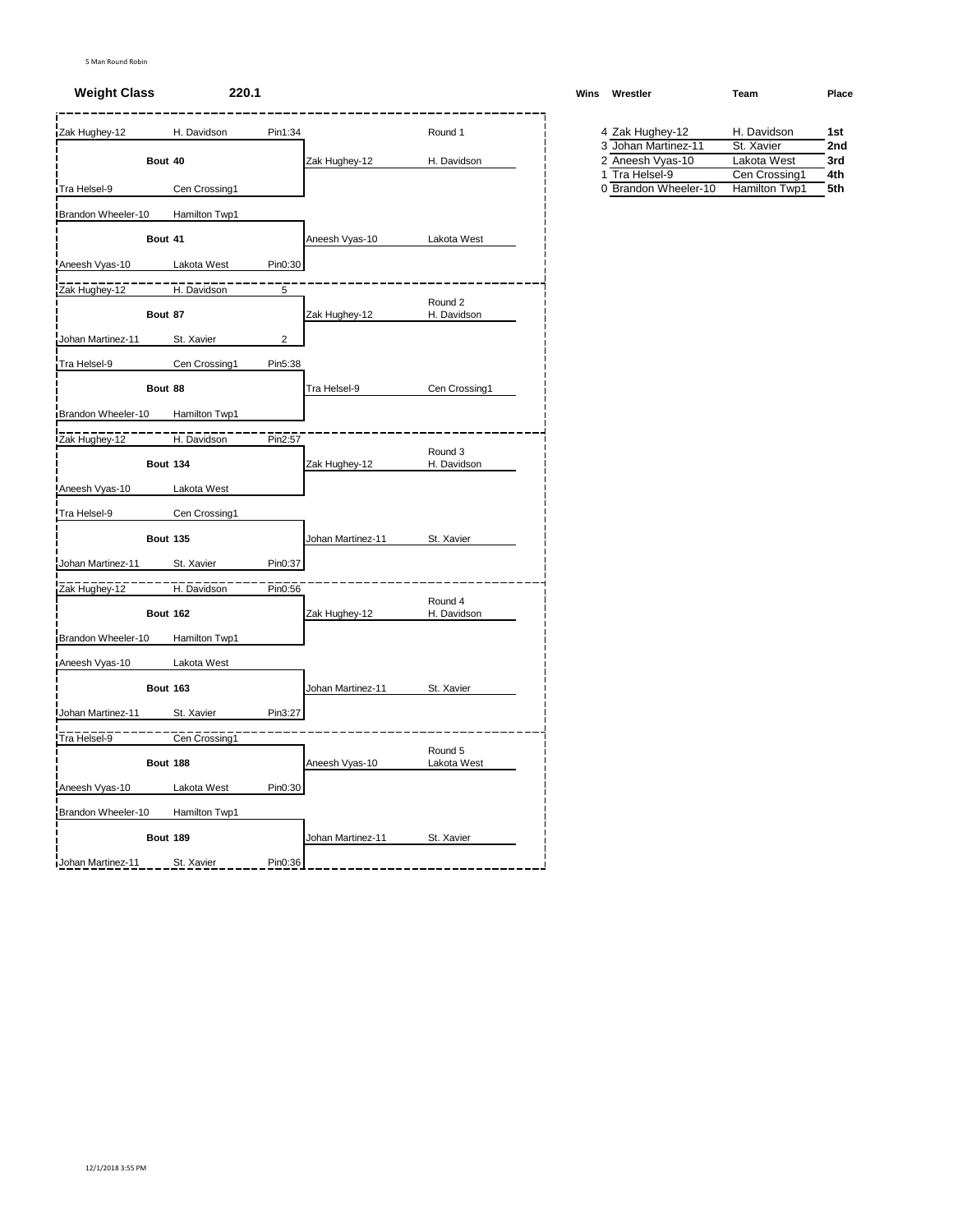## **Weight Class 220.2**

| Creed Tackett-11             | <b>Hamilton Twp</b> | 8       |                   | Round 1                            | 3 Creed Tackett-11                            | <b>Hamilton Twp</b>           |
|------------------------------|---------------------|---------|-------------------|------------------------------------|-----------------------------------------------|-------------------------------|
|                              |                     |         |                   |                                    | 2 Matthew Cooper-9                            | Hbradley                      |
|                              | Bout 42             |         | Creed Tackett-11  | Hamilton Twp                       | 1 Abel Garantche-10<br>0 Christian Lindsey-11 | Cen Crossing<br>Hamilton Twp2 |
| Abel Garantche-10            | Cen Crossing        | 4       |                   |                                    |                                               |                               |
| Christian Lindsey-11         | Hamilton Twp2       |         |                   |                                    |                                               |                               |
|                              | Bout 43             |         | Matthew Cooper-9  | Hbradley                           |                                               |                               |
| Matthew Cooper-9             | Hbradley            | Pin0:35 |                   |                                    |                                               |                               |
| Creed Tackett-11             | Hamilton Twp        | Pin0:21 |                   |                                    |                                               |                               |
|                              | Bout 89             |         | Creed Tackett-11  | Round <sub>2</sub><br>Hamilton Twp |                                               |                               |
| <b>IChristian Lindsey-11</b> | Hamilton Twp2       |         |                   |                                    |                                               |                               |
| Abel Garantche-10            | Cen Crossing        | 10      |                   |                                    |                                               |                               |
|                              | Bout 90             |         | Matthew Cooper-9  | Hbradley                           |                                               |                               |
| Matthew Cooper-9             | Hbradley            | 11      |                   |                                    |                                               |                               |
| Creed Tackett-11             | <b>Hamilton Twp</b> | Pin1:32 |                   |                                    |                                               |                               |
|                              | <b>Bout 136</b>     |         | Creed Tackett-11  | Round 3<br>Hamilton Twp            |                                               |                               |
| Matthew Cooper-9             | Hbradley            |         |                   |                                    |                                               |                               |
| Abel Garantche-10            | Cen Crossing        | Pin0:20 |                   |                                    |                                               |                               |
|                              | <b>Bout 137</b>     |         | Abel Garantche-10 | Cen Crossing                       |                                               |                               |
| Christian Lindsey-11         | Hamilton Twp2       |         |                   |                                    |                                               |                               |

| Wins | Wrestler           | Team         | Place |  |  |
|------|--------------------|--------------|-------|--|--|
|      | 3 Creed Tackett-11 | Hamilton Twp | 1st   |  |  |
|      | 2 Matthew Cooper-9 | Hbradley     | 2nd   |  |  |

| z matricw Cooper-3     | i ibiauley    | 41 I. |
|------------------------|---------------|-------|
| 1 Abel Garantche-10    | Cen Crossing  | 3rd   |
| 0 Christian Lindsey-11 | Hamilton Twp2 | 4th   |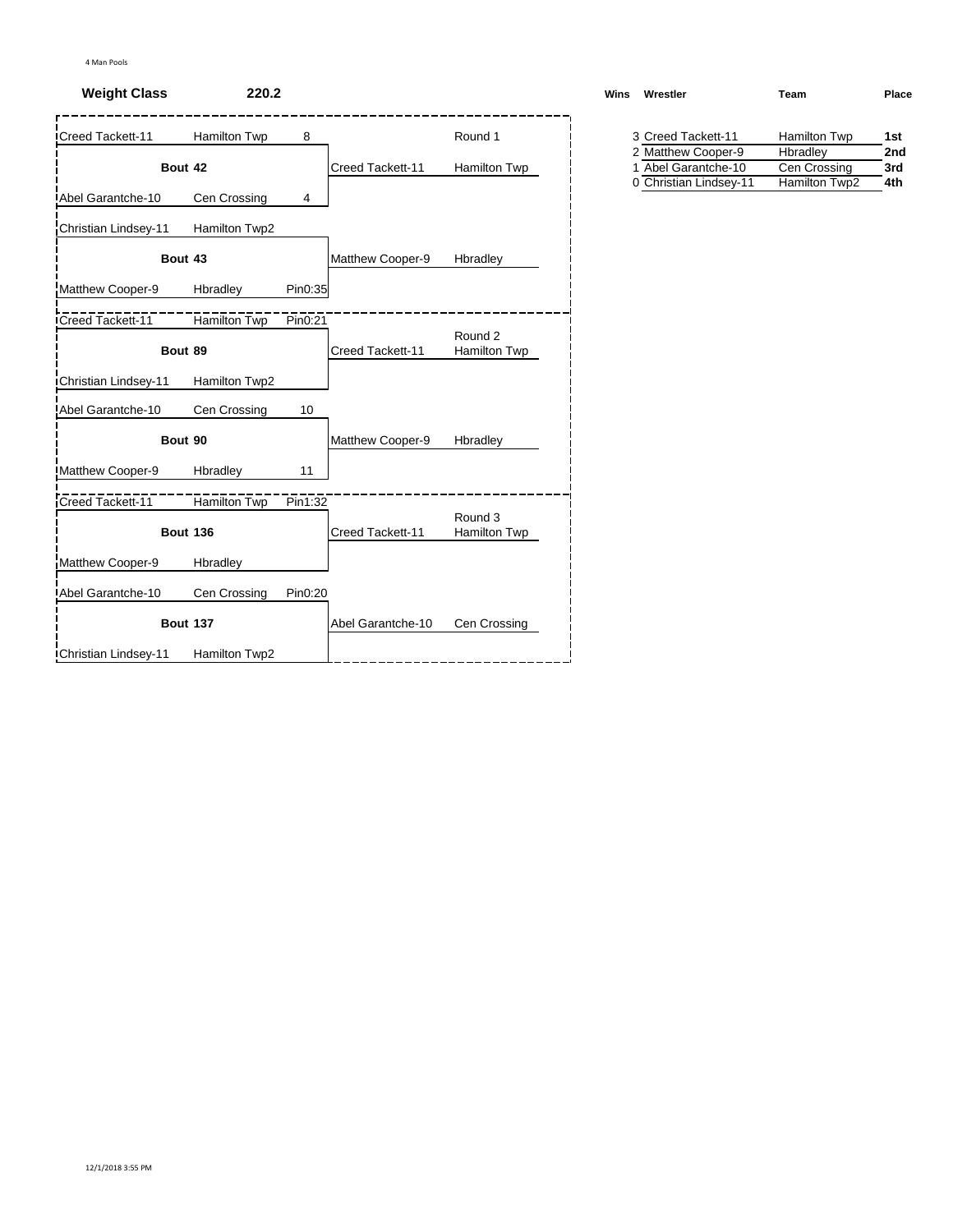#### **Weight Class 285.1 Weight Class WRESTLER W**

| Joey Dembinski-12<br>Carson Coulter-9<br>Jonah Davis-9<br>Brandon Hunter-9<br>Mike Hawkins-12<br>Joey Dembinski-12<br>Carson Coulter-9<br>Brandon Hunter-9<br>Jonah Davis-9 | Bout 44<br>Bout 45<br>Bout 91 | H. Davidson1<br>Hamilton Twp2<br>Lancaster<br>Hamilton Twp<br>Olentangy | Pin0:21<br>Pin1:08 | Brandon Hunter-9<br>Jonah Davis-9<br>Mike Hawkins-12 | Hamilton Twp<br>Lancaster | 3 Jonah Davis-9<br>1 Brandon Hunter-9<br>1 Joey Dembinski-12<br>1 Carson Coulter-9 | Lancaster<br><b>Hamilton Twp</b><br>H. Davidson1<br>Hamilton Twp2 | 2nc<br>3rd<br>4th<br>5th |
|-----------------------------------------------------------------------------------------------------------------------------------------------------------------------------|-------------------------------|-------------------------------------------------------------------------|--------------------|------------------------------------------------------|---------------------------|------------------------------------------------------------------------------------|-------------------------------------------------------------------|--------------------------|
|                                                                                                                                                                             |                               |                                                                         |                    |                                                      |                           |                                                                                    |                                                                   |                          |
|                                                                                                                                                                             |                               |                                                                         |                    |                                                      |                           |                                                                                    |                                                                   |                          |
|                                                                                                                                                                             |                               |                                                                         |                    |                                                      |                           |                                                                                    |                                                                   |                          |
|                                                                                                                                                                             |                               |                                                                         |                    |                                                      |                           |                                                                                    |                                                                   |                          |
|                                                                                                                                                                             |                               |                                                                         |                    |                                                      |                           |                                                                                    |                                                                   |                          |
|                                                                                                                                                                             |                               |                                                                         |                    |                                                      |                           |                                                                                    |                                                                   |                          |
|                                                                                                                                                                             |                               |                                                                         |                    |                                                      |                           |                                                                                    |                                                                   |                          |
|                                                                                                                                                                             |                               |                                                                         |                    |                                                      |                           |                                                                                    |                                                                   |                          |
|                                                                                                                                                                             |                               |                                                                         |                    |                                                      | Round 2                   |                                                                                    |                                                                   |                          |
|                                                                                                                                                                             |                               |                                                                         |                    |                                                      | Olentangy                 |                                                                                    |                                                                   |                          |
|                                                                                                                                                                             |                               |                                                                         |                    |                                                      |                           |                                                                                    |                                                                   |                          |
|                                                                                                                                                                             |                               | H. Davidson1                                                            | Pin0:20            |                                                      |                           |                                                                                    |                                                                   |                          |
|                                                                                                                                                                             | Bout 92                       |                                                                         |                    | Joey Dembinski-12                                    | H. Davidson1              |                                                                                    |                                                                   |                          |
|                                                                                                                                                                             |                               | Hamilton Twp2                                                           |                    |                                                      |                           |                                                                                    |                                                                   |                          |
|                                                                                                                                                                             |                               |                                                                         |                    |                                                      |                           |                                                                                    |                                                                   |                          |
|                                                                                                                                                                             |                               | Hamilton Twp                                                            | Forf               |                                                      | Round 3                   |                                                                                    |                                                                   |                          |
|                                                                                                                                                                             | <b>Bout 138</b>               |                                                                         |                    | Jonah Davis-9                                        | Lancaster                 |                                                                                    |                                                                   |                          |
|                                                                                                                                                                             |                               | Lancaster                                                               | Win                |                                                      |                           |                                                                                    |                                                                   |                          |
| Joey Dembinski-12                                                                                                                                                           |                               | H. Davidson1                                                            |                    |                                                      |                           |                                                                                    |                                                                   |                          |
|                                                                                                                                                                             | <b>Bout 139</b>               |                                                                         |                    | Mike Hawkins-12                                      | Olentangy                 |                                                                                    |                                                                   |                          |
|                                                                                                                                                                             |                               |                                                                         |                    |                                                      |                           |                                                                                    |                                                                   |                          |
| Mike Hawkins-12                                                                                                                                                             |                               | Olentangy                                                               | Pin2:38            |                                                      |                           |                                                                                    |                                                                   |                          |
| Brandon Hunter-9                                                                                                                                                            |                               | Hamilton Twp                                                            | Forf               |                                                      |                           |                                                                                    |                                                                   |                          |
|                                                                                                                                                                             | <b>Bout 164</b>               |                                                                         |                    | Carson Coulter-9                                     | Round 4<br>Hamilton Twp2  |                                                                                    |                                                                   |                          |
| Carson Coulter-9                                                                                                                                                            |                               | Hamilton Twp2                                                           | Win                |                                                      |                           |                                                                                    |                                                                   |                          |
| Jonah Davis-9                                                                                                                                                               |                               | Lancaster                                                               | $\mathbf{1}$       |                                                      |                           |                                                                                    |                                                                   |                          |
|                                                                                                                                                                             | <b>Bout 165</b>               |                                                                         |                    |                                                      |                           |                                                                                    |                                                                   |                          |
|                                                                                                                                                                             |                               |                                                                         |                    | Mike Hawkins-12                                      | Olentangy                 |                                                                                    |                                                                   |                          |
| Mike Hawkins-12                                                                                                                                                             |                               | Olentangy                                                               | 2                  |                                                      |                           |                                                                                    |                                                                   |                          |
| Joey Dembinski-12                                                                                                                                                           |                               | H. Davidson1                                                            |                    |                                                      |                           |                                                                                    |                                                                   |                          |
|                                                                                                                                                                             | Bout 190                      |                                                                         |                    | Jonah Davis-9                                        | Round 5<br>Lancaster      |                                                                                    |                                                                   |                          |
|                                                                                                                                                                             |                               |                                                                         |                    |                                                      |                           |                                                                                    |                                                                   |                          |
| Jonah Davis-9                                                                                                                                                               |                               | Lancaster                                                               | Pin1:23            |                                                      |                           |                                                                                    |                                                                   |                          |
| Carson Coulter-9                                                                                                                                                            |                               | Hamilton Twp2                                                           |                    |                                                      |                           |                                                                                    |                                                                   |                          |
|                                                                                                                                                                             |                               |                                                                         |                    | Mike Hawkins-12                                      | Olentangy                 |                                                                                    |                                                                   |                          |
| Mike Hawkins-12                                                                                                                                                             | <b>Bout 191</b>               |                                                                         |                    |                                                      |                           |                                                                                    |                                                                   |                          |

| Vins | Wrestler           | Team         | Place |
|------|--------------------|--------------|-------|
|      | 4 Mike Hawkins-12  | Olentangy    | 1st   |
|      | 3 Jonah Davis-9    | Lancaster    | 2nd   |
|      | 1 Brandon Hunter-9 | Hamilton Twp | 3rd   |